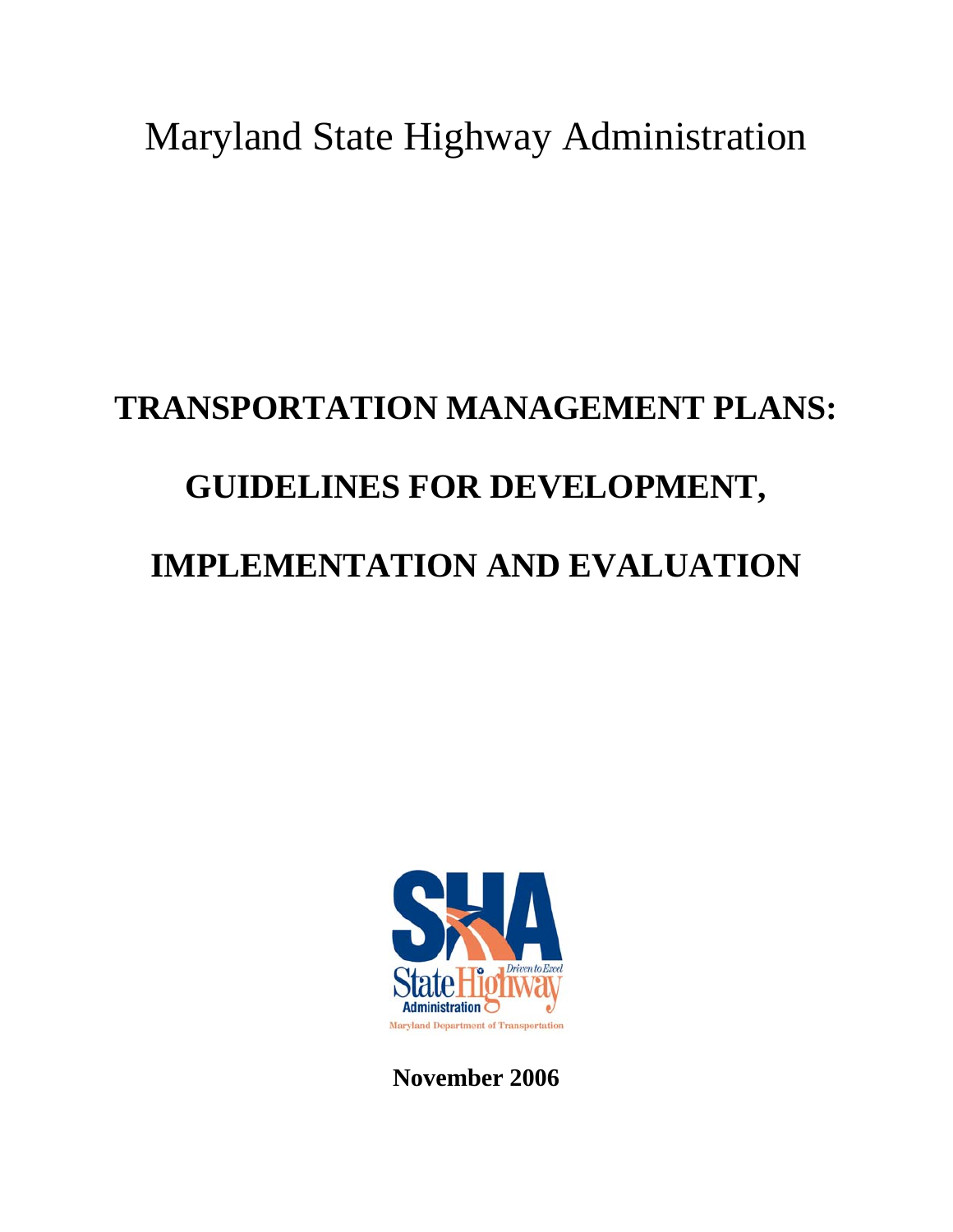# **TABLE OF CONTENTS**

| 2. | PROCESS FOR TMP DEVELOPMENT, IMPLEMENTATION AND                                  |  |
|----|----------------------------------------------------------------------------------|--|
|    |                                                                                  |  |
|    | 2.1. TMP Development during Planning, Preliminary Investigation and Design5      |  |
|    | 2.2. TMP Implementation, Monitoring and Revisions During Construction 15         |  |
|    |                                                                                  |  |
|    |                                                                                  |  |
|    |                                                                                  |  |
|    |                                                                                  |  |
|    |                                                                                  |  |
|    |                                                                                  |  |
|    |                                                                                  |  |
|    |                                                                                  |  |
|    |                                                                                  |  |
|    |                                                                                  |  |
|    | 3.2.2. Project Coordination, Contracting and Accelerated Construction Methods 26 |  |
|    | 3.2.3.                                                                           |  |
|    |                                                                                  |  |
|    |                                                                                  |  |
| 4. |                                                                                  |  |
|    |                                                                                  |  |
|    |                                                                                  |  |
|    |                                                                                  |  |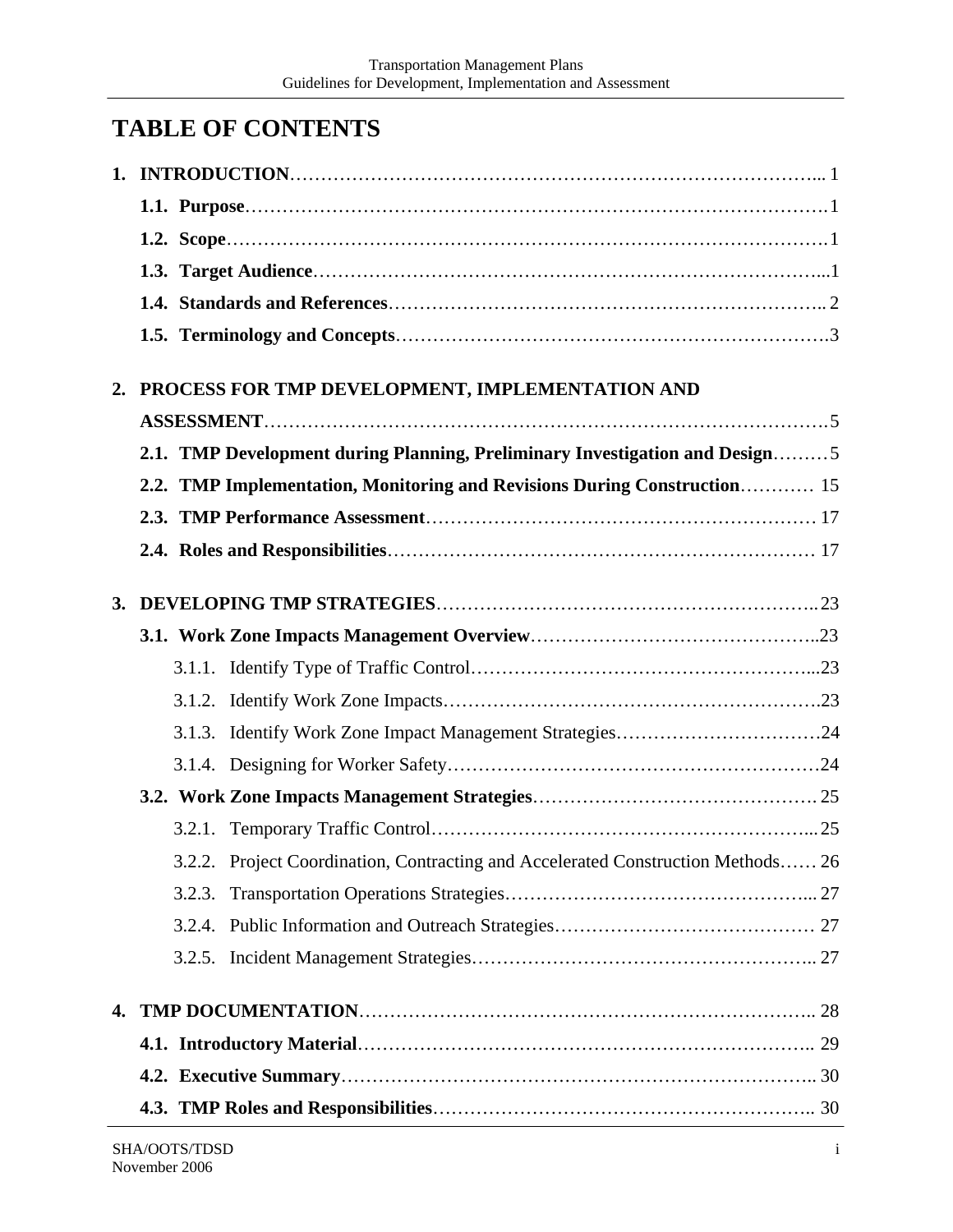#### Transportation Management Plans Guidelines for Development, Implementation and Assessment

#### **APPENDIX A - MOT Red Flag Summary**

http://www.roads.maryland.gov/OOTS/07MOTRedFlagSummary.pdf

#### **APPENDIX B - Guidance on Identifying Significant Projects**

http://www.roads.maryland.gov/OOTS/03GuidanceonIdentifyingSignificantProjectsRev5.pdf

#### **APPENDIX C - Traffic Management Plan Approval Form**

http://www.roads.maryland.gov/OOTS/SHA\_TMP\_Approval\_Form.pdf

#### **APPENDIX D - Guidance on Work Zone Analysis**

https://www.roads.maryland.gov/OOTS/WorkZoneAnalysisGuide\_Sept08.pdf

#### **APPENDIX E - Work Zone Design Checklist**

http://www.sha.maryland.gov/OOTS/08WZ%20DesignChecklist.pdf

#### **APPENDIX F - Summary of Work Zone Impact Management Strategies**

http://www.roads.maryland.gov/OOTS/09SummaryofWorkZoneManagementStrategies.pdf

#### **APPENDIX G - FHWA Work Zone Management Strategies Matrix**

**http://www.roads.maryland.gov/OOTS/10FHWAStrategyMatrix.pdf**

#### **APPENDIX H - Public Information and Outreach Plans**

http://www.roads.maryland.gov/OOTS/11PIOforTMPRev1.pdf

**APPENDIX I - Incident Management Brochure (Under Development)**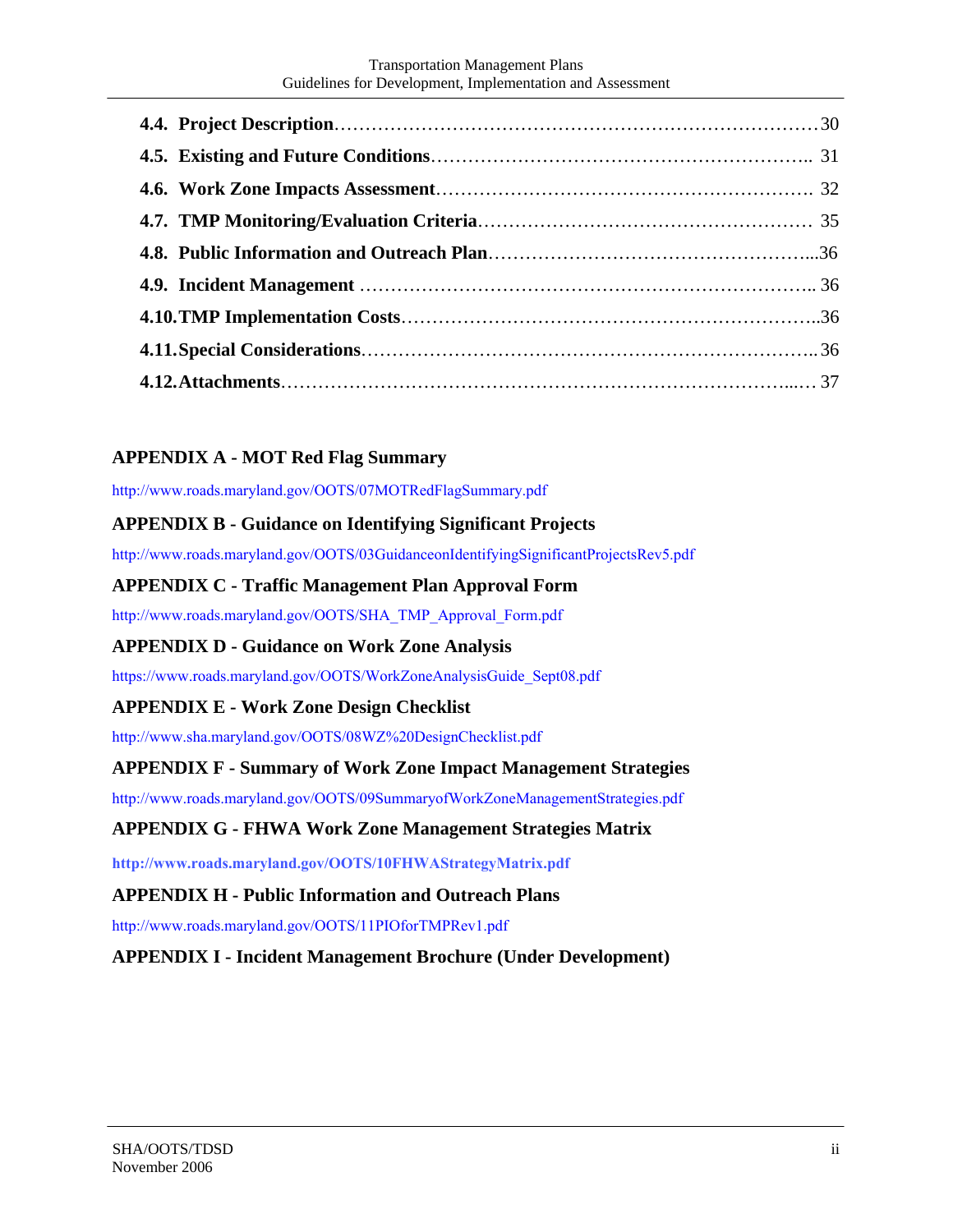# **1. INTRODUCTION**

## **1.1. PURPOSE**

For all roadway projects, attention must be given to traffic control from the early stages of development through the completion of construction. Work zone impacts and issues vary; therefore, it is important to develop project specific transportation management plans (TMPs) that best serve the mobility and safety needs of the road users, highway workers, businesses and the community.

Traditionally, traffic control plans (TCPs) have been developed for every project. For a new class of projects called "significant projects", TMPs must be developed. The major difference between a TMP and a TCP is that the TCP focuses on the maintenance and protection of traffic within the work zone; the TMP addresses project-related impacts throughout the project corridor and sometimes beyond. The TMP will include the TCP, as well as transportation operations and public information and outreach strategies. A TMP will:

- Address alternative traffic control applications, the cost effectiveness of those alternatives and recommend a proposed **traffic control plan** that accommodates project and site specific considerations.
- Evaluate work zone impacts and develop strategies to mitigate those impacts through the use of improved **transportation operations** and management of the transportation system.
- Include strategies to communicate with the public and concerned stakeholders, before and during the project through the development of a **public information and outreach** plan.

The scope, content, and level of detail of a TMP may vary based on the anticipated work zone impacts.

## **1.2. SCOPE**

These procedures shall be implemented on all federal and non-federal aid construction and maintenance projects anticipated to have significant work zone impacts, known as significant projects. They should also be implemented on non-significant construction and maintenance projects and utility operations to the extent practical and feasible. Generally, for maintenance and utility operations, the provisions in the Book of Standards will be sufficient. However, there may be times when the concepts presented in these guidelines will be appropriate to include during the development of non-significant projects.

## **1.3. TARGET AUDIENCE**

The purpose of these guidelines is to provide information and guidance to SHA staff, consultants and contractors who are involved in the planning, design, construction and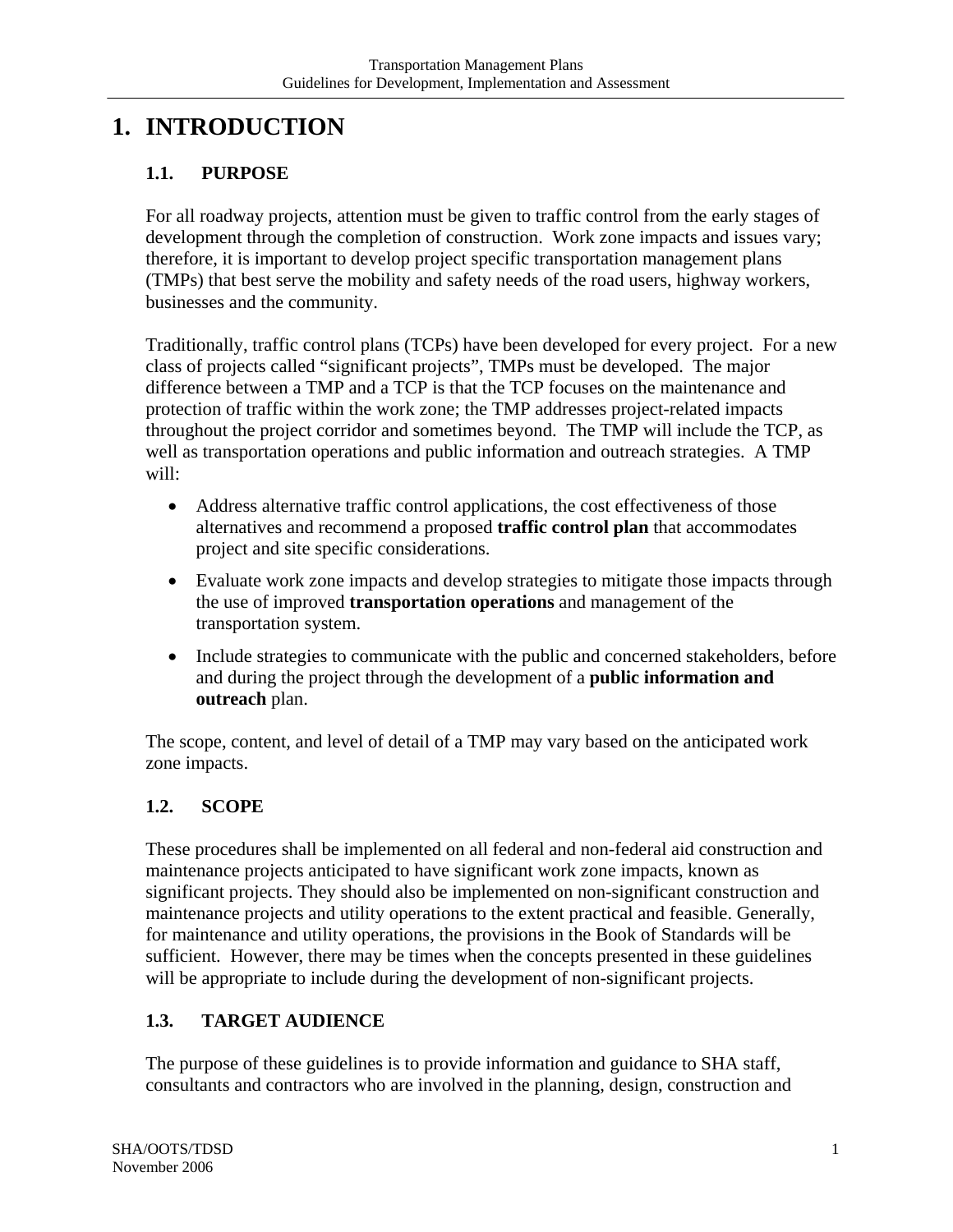maintenance of SHA facilities on how to develop, implement and evaluate Transportation Management Plans.

## **1.4. STANDARDS AND REFERENCES**

The following standards shall be used when developing TMPs:

| <b>Author/Agency</b> | <b>Title</b>                                                                                                                                                                                                                                      |  |  |
|----------------------|---------------------------------------------------------------------------------------------------------------------------------------------------------------------------------------------------------------------------------------------------|--|--|
| <b>MdSHA</b>         | Work Zone Lane Closure Analysis Guidelines                                                                                                                                                                                                        |  |  |
| <b>MdSHA</b>         | Temporary Traffic Barrier Policy (Dated January 6, 2006)                                                                                                                                                                                          |  |  |
| <b>MdSHA</b>         | Guidelines for the Deployment of the Late Lane Merge Concept<br>(Dated March 8, 2006)                                                                                                                                                             |  |  |
| <b>MdSHA</b>         | <b>Flagger Policy at Signalized Intersections</b>                                                                                                                                                                                                 |  |  |
| <b>MdSHA</b>         | Functional Guidelines for Portable Changeable Message Signs                                                                                                                                                                                       |  |  |
| <b>MdSHA</b>         | Memorandum on Bicycle and Pedestrian Access through Work Zones<br>(dated June 2002)                                                                                                                                                               |  |  |
| <b>MdSHA</b>         | Book of Standards for Highways and Incidental Structures                                                                                                                                                                                          |  |  |
| <b>MdSHA</b>         | <b>Standard Sign Book</b>                                                                                                                                                                                                                         |  |  |
| <b>MdSHA</b>         | <b>Standard Specifications for Construction and Materials</b>                                                                                                                                                                                     |  |  |
| <b>MdSHA</b>         | Interagency Work Zone Service Agreement between SHA and<br>Maryland State Police, including<br>Maryland State Police Criteria for Use in Work Zones<br><b>Standard Operating Procedures for Requesting Maryland State</b><br>Police in Work Zones |  |  |
| <b>MdSHA</b>         | Maryland Manual on Uniform Traffic Control Devices (Maryland<br>MUTCD)                                                                                                                                                                            |  |  |
| <b>AASHTO</b>        | Roadside Design Guide                                                                                                                                                                                                                             |  |  |
| <b>AASHTO</b>        | A Policy on Geometric Design of Highways and Streets                                                                                                                                                                                              |  |  |
| <b>ADA</b>           | American's with Disabilities Act Accessibility Guidelines                                                                                                                                                                                         |  |  |
|                      |                                                                                                                                                                                                                                                   |  |  |

The following references may be used when developing TMPs:

| <b>Author/Agency</b> | Title                                                                                            |
|----------------------|--------------------------------------------------------------------------------------------------|
| MdSHA                | <b>Work Zone Safety Toolbox</b>                                                                  |
| MdSHA                | Office of Planning and Preliminary Engineering's (OPPE) Project<br><b>Planning Manual</b>        |
| MdSHA                | Office of Highway Development's (OHD) Major Highway Project<br><b>Development Process Manual</b> |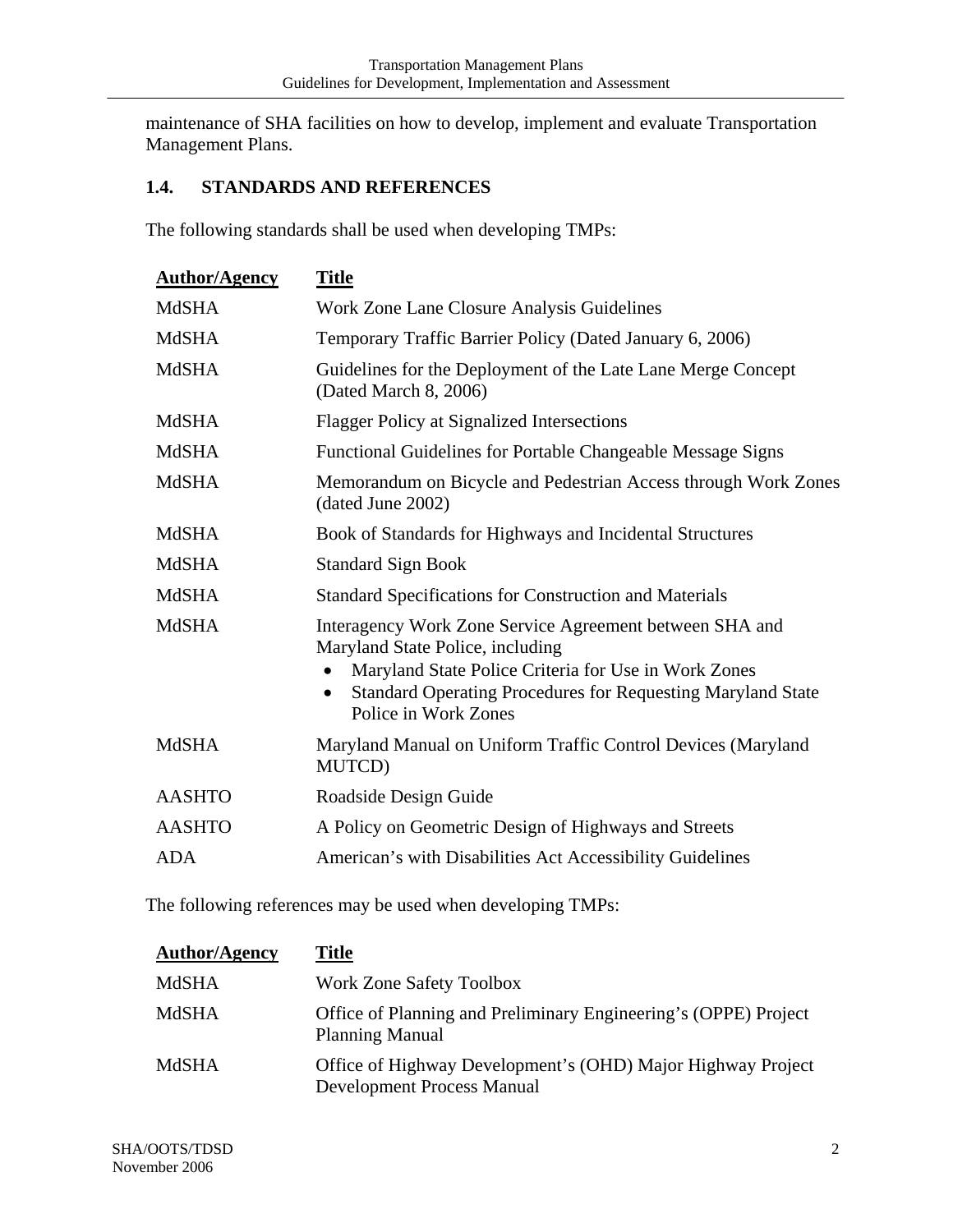| MdSHA | Office of Bridge Development's (OBD) Project Management Steps<br>for Bridge Lead Projects               |
|-------|---------------------------------------------------------------------------------------------------------|
| MdSHA | Traffic Development and Support Division's (TDSD) Candidate<br>Safety Improvement Locations (CSIL) List |
| MdSHA | <b>Highway Construction Cost Estimating Manual</b>                                                      |
| MdSHA | <b>Highway Location Reference</b>                                                                       |

#### **1.5. TERMINOLOGY AND CONCEPTS**

Significant Project – Generally speaking, a significant project is one that, alone or in combination with other concurrent projects nearby, is anticipated to cause sustained work zone impacts that are greater than what is considered tolerable. Refer to "Guidance on Identifying Significant Projects" for a more detailed definition.

Maintenance of Traffic Alternative Analysis (MOTAA) – The intent of a MOTAA is to identify and compare benefits as well as potential functional faults of work zone alternatives. It serves as the basis for scoping the project's work zone design and Transportation Management Plan. Conformance to the thresholds in the Work Zone Lane Closure Analysis Guidelines is reviewed. The analysis is performed for each detailed design alternative. It should address the benefits and problems of work zone options and include the design team's recommendation on the preferred type of MOT for each detailed design alternative. Refer to "Guidance on Maintenance of Traffic Alternative Analysis" for information on how to perform a MOTAA.

Transportation Management Plan (TMP) – A transportation management plan details work zone impact management strategies and how they will be implemented. Minimally, it is comprised of the Traffic Control Plan (TCP), Transportation Operations (TO) strategies and Public Information and Outreach (PI&O) strategies. These elements are integrated into a single document that demonstrates an understanding of site specific issues and project requirements. A TMP shall make provision for updates and revisions throughout the project lifecycle to address issues as they occur.

Traffic Control Plan (TCP) – A TCP is a plan that addresses traffic safety and control through the work zone. The TCP will follow SHA and Federal Standards and Guidance for the layout and placement of traffic control devices, signs, and related equipment for the project. The scope may range from a very detailed TCP designed solely for a specific project, to a reference of a Typical Temporary Traffic Application from the Book of Standards. It may be a combination of text and drawings that define specifically what traffic control measures will be provided for the project, how they will be implemented, and on what schedule. The degree of detail in the TCP will depend on the project complexity and traffic interface with the construction activity.

Transportation Operations (TO) Strategies – The TO component of a TMP consists of strategies that address sustained operations and management of the work zone impact area. This component my include travel demand management strategies, traffic signal timing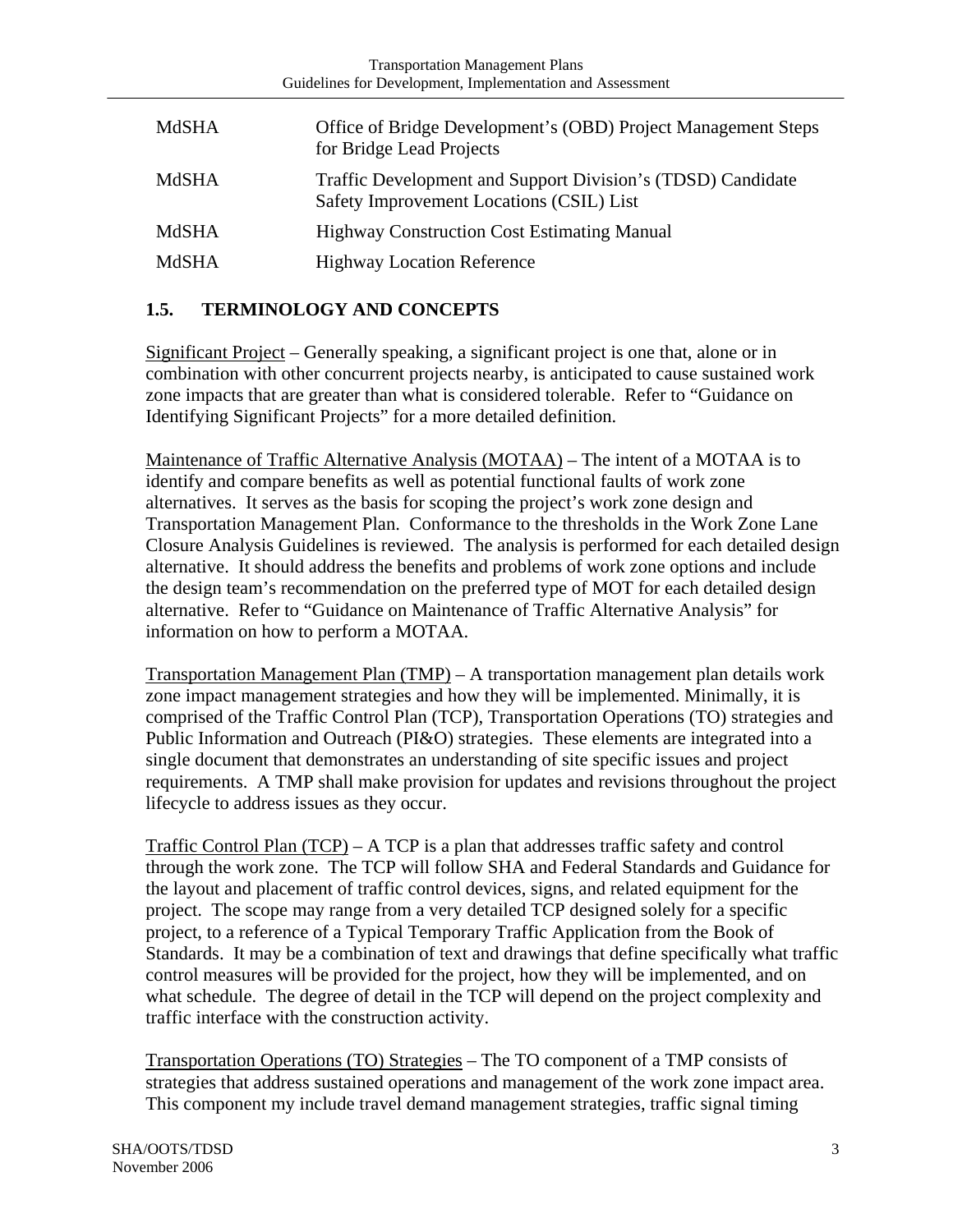changes, ITS strategies, safety strategies, enforcement strategies, etc. These strategies are incorporated in the TCP and in the contract documents.

Public Information and Outreach (PI&O) Strategies – The PI&O component of a TMP consists of strategies that address communication with the public and concerned stakeholders, before and during the project. This component may include public awareness strategies and motorist information strategies, such as brochures, websites, radio, VMS messages, pre-trip and in-route information, etc.

Public Information and Outreach (PI&O) Plan – A PI&O Plan identifies actions and procedures based on identified PI&O strategies to inform the traveling public and project stakeholders of current traffic operations and planned changes to traffic operations. A PI&O plan shall be modified throughout the project life cycle to address issues as they arise.

Incident Management Plan – An incident management plan is intended to address unplanned events or incidents for large, complex projects to ensure incident response operations within the work site are managed effectively. It identifies priorities and procedures for detection and response to incidents with the goal of safeguarding the public and restoring traffic flow as quickly as possible. The plan should define a process of regular review and analysis to identify actions that will reduce incident frequency and severity.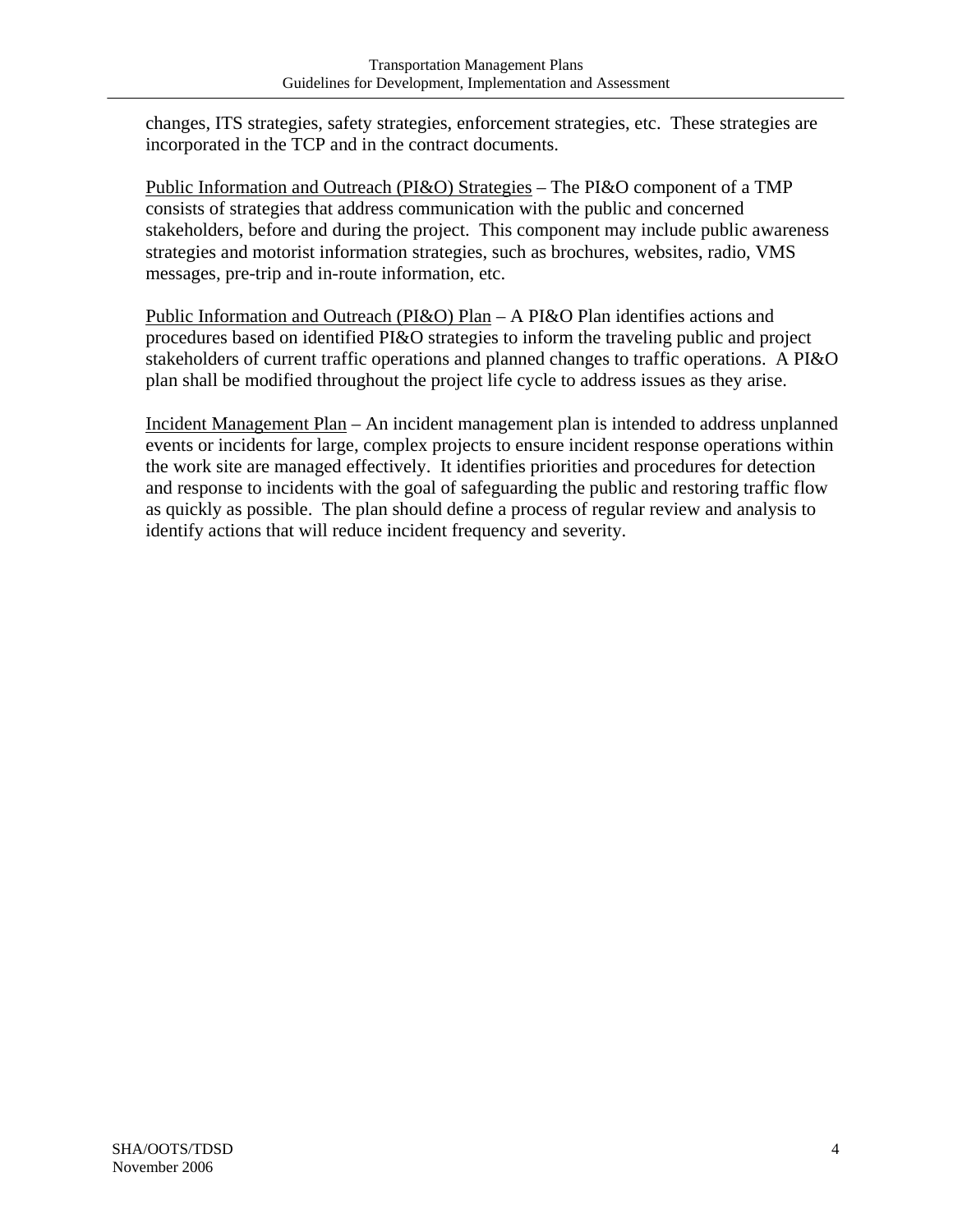# **2. PROCESS FOR TMP DEVELOPMENT, IMPLEMENTATION, AND ASSESSMENT**

This section provides guidance on how and where a transportation management plan (TMP) fits into the processes and procedures that are part of the typical project delivery process. TMP development should begin during systems planning and progress through the design phase of a project. Existing project development activities/events can provide valuable information to guide TMP development. For example, the National Environmental Policy Act (NEPA) processes during project planning may be a key source of inputs and constraints for the project.

It is important to note that the TMP development process is iterative and evolves though project design and implementation. As the TMP evolves, it is important to reassess the management strategies to confirm that the work zone impacts are addressed and the necessary funding is available. The TMP may be reevaluated and revised prior to and during implementation and monitoring.

#### **2.1. TMP DEVELOPMENT DURING PLANNING, PRELIMINARY INVESTIGATION AND DESIGN**

A major consideration in developing and implementing a TMP is its interaction with the planning, design, construction and funding phases of a project. The earlier in the process TMP components can be specified and associated costs can be estimated, the better, for two reasons:

- Some TMP elements require extended lead times (in some cases, even longer than the actual project) and should be identified early; and
- Having TMP elements identified as an integral component of the total project is very helpful in the overall budgeting and approval processes.

Although a full TMP document is not developed until design, conducting some TMP analyses during system planning and preliminary engineering will help ensure that the TMP development and implementation costs are included in the project budget. At an early stage in project development, more alternatives for addressing work zone impacts are available, so a broader range of strategies can be chosen. Work zone impacts can be considered during the evaluation and selection of design alternatives. For some projects, it may be possible to choose a design alternative that alleviates many work zone impacts. This is why significant projects are initially identified during the scoping phase, and a Maintenance of Traffic Alternative Analysis (MOTAA) is conducted during planning and/or preliminary investigation. Early TMP development will also help with scheduling and coordinating projects to minimize the cumulative work zone impacts of multiple projects along a corridor or in a region.

The steps towards TMP development that occur during planning, preliminary engineering, and design are described in this section.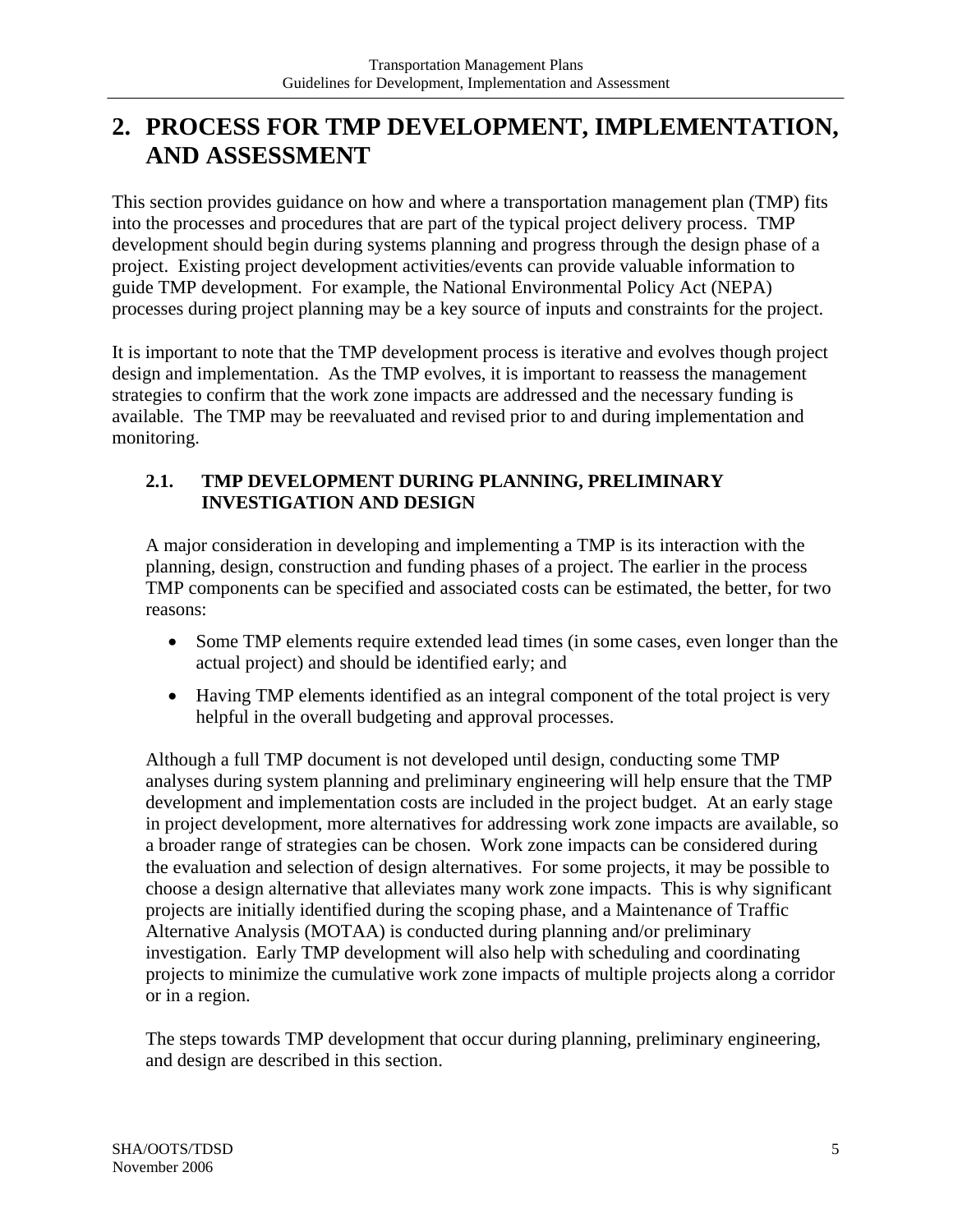## **Step 1 – Create TMP Team**

A well balanced TMP team consisting of a variety of disciplines and stakeholders is important for developing a successful TMP. It is essential that personnel from all Offices and the District(s) be involved to provide their specialty input. The team composition may vary from project to project. The Project Engineer will assess the needs of the project and determine the team's composition. For example, CHART may not need to be involved until the project reaches design. Members of the team may be responsible for developing components of the TMP, providing input to designers, and/or reviewing the TMP. The TMP Team should include at a minimum representatives from the following:

| <b>Projects in Planning</b>                              | <b>Projects in Design</b>                                                                   |  |
|----------------------------------------------------------|---------------------------------------------------------------------------------------------|--|
| Office of Planning and Preliminary<br>Engineering (lead) | Office of Highway Development (lead<br>on OHD projects)                                     |  |
| District Traffic (ADE-T)                                 | Office of Bridge Development (lead                                                          |  |
| <b>Office of Construction</b>                            | on OBD projects)                                                                            |  |
| <b>District Construction</b>                             | District Traffic (ADE-T)                                                                    |  |
| Highway Design Division (as needed)                      | Office of Construction                                                                      |  |
| Bridge Design Division (as needed)                       | <b>District Construction</b>                                                                |  |
| Office of Traffic and Safety (as needed)                 | Office of CHART                                                                             |  |
|                                                          | <b>Office of Communications</b>                                                             |  |
| Other Stakeholders (as needed)                           | <b>Office of Planning and Preliminary</b><br>Engineering (liaison from project<br>planning) |  |
|                                                          | Office of Traffic and Safety                                                                |  |
|                                                          | Other Stakeholders (as needed)                                                              |  |

Ideally, members from each of these offices will already be on the project team and involved in the project development. Team members can attend meetings on an as needed basis if the meeting topic does not pertain to their expertise. However, they are encouraged to attend all meetings if possible to provide input on issues that may otherwise be overlooked.

For some projects, it may suffice to have one TMP Team to develop, provide expert input, and review the TMP. For other more complex projects, it might be beneficial to develop more than one TMP Team with differing roles and responsibilities. It is up to the Project Engineer to decide what will work best for each project.

*TMP Coordinator* – Identify the contact/coordination person for developing the TMP. Typically, the project engineer will function in this position or designate a staff member to function in this role. For projects that originate in OPPE, a new TMP team and coordinator should be developed when the project moves to the design office (refer to Step 7).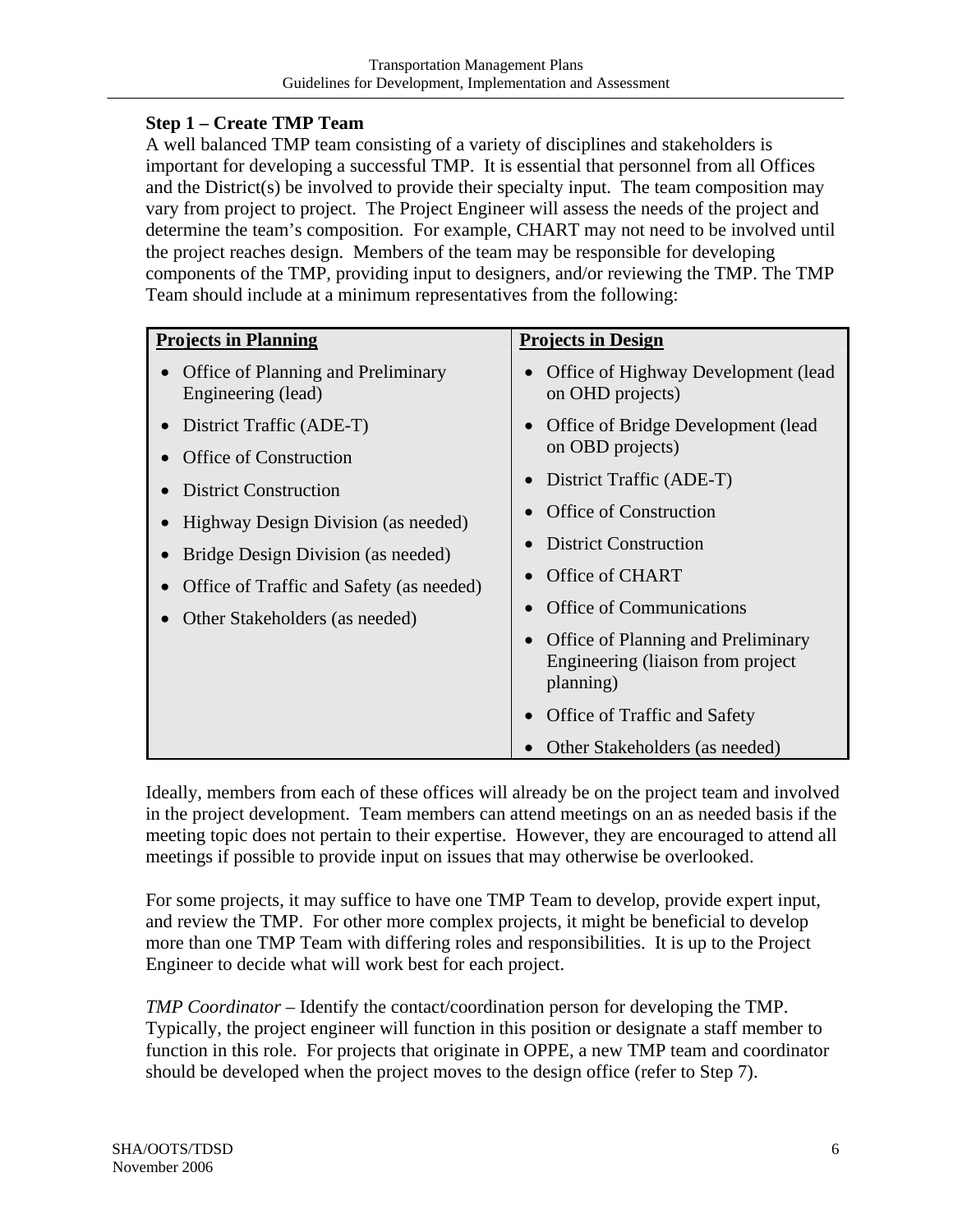If a Consultant is used to develop or review the any part of the TMP process, roles and responsibilities of SHA and the Consultant should be stated in the Consultant's scope of work.

| <b>Create TMP</b>                                                                                                                       | For projects originating in |                                                                           |                                                  |
|-----------------------------------------------------------------------------------------------------------------------------------------|-----------------------------|---------------------------------------------------------------------------|--------------------------------------------------|
| <b>Team</b>                                                                                                                             | OPPE                        | <b>OHD</b>                                                                | <b>OBD</b>                                       |
| Who is<br>responsible?                                                                                                                  | The Project Manager         | The Project Engineer                                                      | The Project Engineer                             |
| Concurrently with A/E<br>When should it<br>#105, Organize Project<br>be completed?<br>Team and Initiate<br><b>Partnering Activities</b> |                             | Concurrently with A/E<br>#10020, Assemble Project<br>Team/Initiate Design | During the Information<br><b>Gathering Stage</b> |

## **Step 2 – Compile Project Material**

Persons on the TMP Team responsible for each stage of the project (planning, preliminary engineering, design, construction) compile available project materials, such as:

- Project scope & limits
- Roadway and traffic characteristics
- Local community issues
- Existing or required data, such as mapping, traffic data, accident data, environmental maps, cultural resources, right-of-way maps
- Preliminary public involvement strategy

Much of this data will have already been gathered for, or prior to, the Project Scoping meeting or Purpose and Need Statement.

#### **Step 3 – Maintenance of Traffic Red Flag Summary**

The goal of the Maintenance of Traffic (MOT) Red Flag Summary is to identify any existing barriers that may affect safety and mobility during construction or that may pose significant construction issues. Red flags are meant to identify locations that may entail additional study coordination; creative management, design or construction approaches; or increased right-of-way or construction costs. Identifying any major construction issues at this stage is important so that costly and complex conflicts can be avoided, or at a minimum identified, during the development of preliminary alternates. Uncovering problem areas prior to developing engineering alternates may help reduce project costs and eliminate project delays. The summary includes a checklist of possible issues as well as an area for comments regarding potential work zone impacts. Refer to Appendix A for the MOT Red Flag Summary.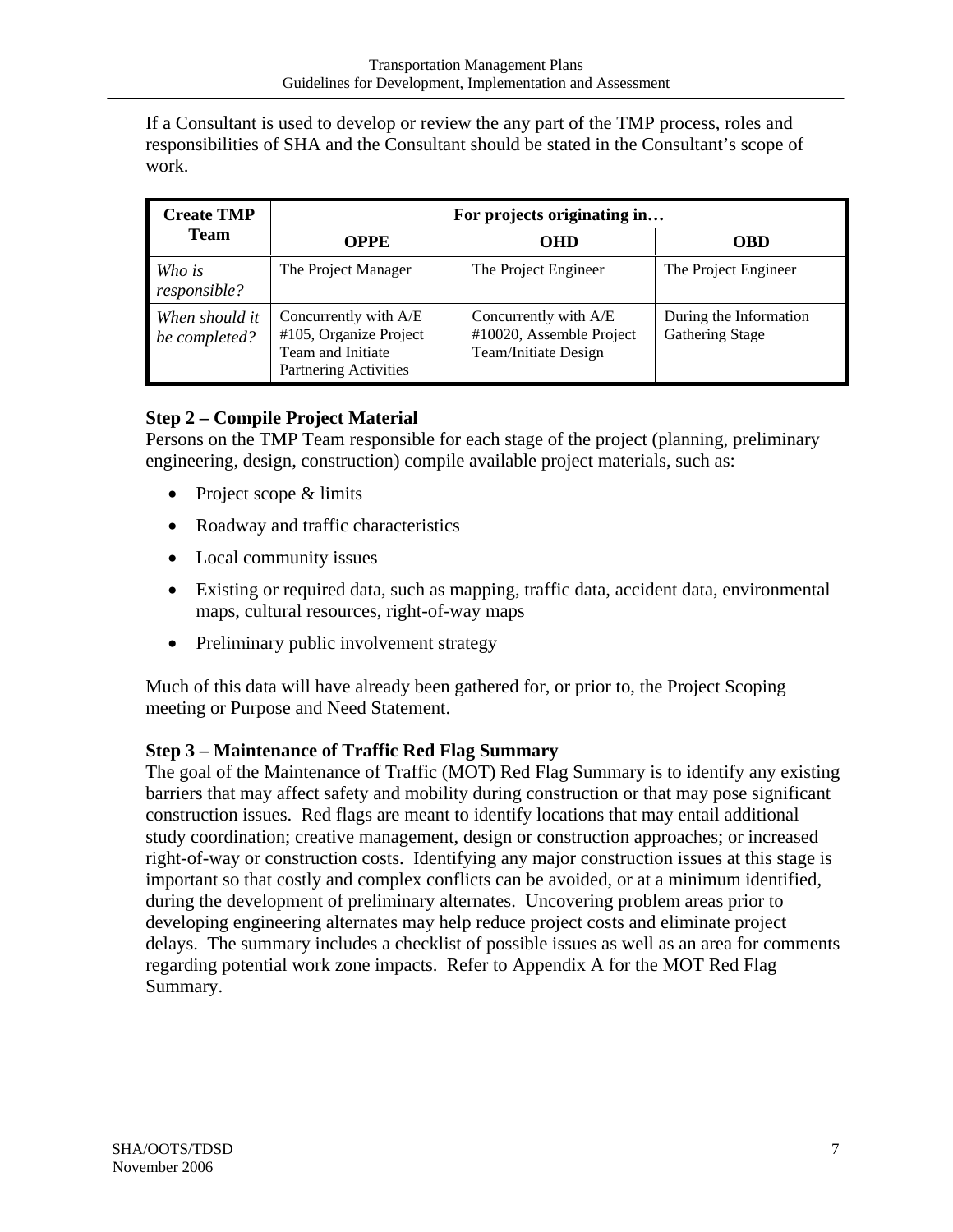| <b>MOT Red</b>                                                                 | For projects originating in                                                                                           |                                                                                                                        |                                                                                                                        |  |
|--------------------------------------------------------------------------------|-----------------------------------------------------------------------------------------------------------------------|------------------------------------------------------------------------------------------------------------------------|------------------------------------------------------------------------------------------------------------------------|--|
| <b>Flag</b><br><b>Summary</b>                                                  | <b>OPPE</b>                                                                                                           | OHD*                                                                                                                   | OBD*                                                                                                                   |  |
| Who is<br>responsible?                                                         | The Project Manager, in<br>consultation with the TMP<br>Team and appropriate<br>representatives from other<br>offices | The Project Engineer, in<br>consultation with the TMP<br>Team and appropriate<br>representatives from other<br>offices | The Project Engineer, in<br>consultation with the TMP<br>Team and appropriate<br>representatives from other<br>offices |  |
| When should it<br>be completed?                                                | Concurrently with A/E<br>#155, Preliminary<br><b>Engineering Assessment</b>                                           | Concurrently with A/E<br>$#10100$ , Request<br>Preliminary Information                                                 | During the Information<br><b>Gathering Stage</b>                                                                       |  |
| Documentation                                                                  | Retain MOT Red Flag Summary Form in project files (hard copy and electronic).                                         |                                                                                                                        |                                                                                                                        |  |
| Present Red Flags at the<br>Scoping meeting and<br>include in meeting minutes. |                                                                                                                       | Present Red Flags at next<br>Team Meeting and include<br>in meeting minutes.                                           | Present Red Flags at next<br>Team Meeting and include<br>in meeting minutes.                                           |  |

\* For OHD and OBD projects that originated in OPPE, the OHD or OBD Project Engineer should request a copy of the MOT Red Flag Summary from the OPPE Project Manager.

#### **Step 4 – Identify Significant Projects**

Recognizing that not all road projects cause the same level of work zone impacts, it is reasonable to identify those that will have greater impacts such that the appropriate resources can be allocated to these projects. As such, FHWA requires the identification of significant projects (projects that are likely to have a significant impact on safety and/or mobility). Immediately following the completion of the MOT Red Flag Summary, anticipated work zone impacts should be assessed to determine if the project may be a "Significant Project". Refer to Appendix B for guidance on identifying significant projects.

If the project is considered a significant project, funding should be included in the next revision of the CTP estimate for development and implementation of a Transportation Management Plan (TMP).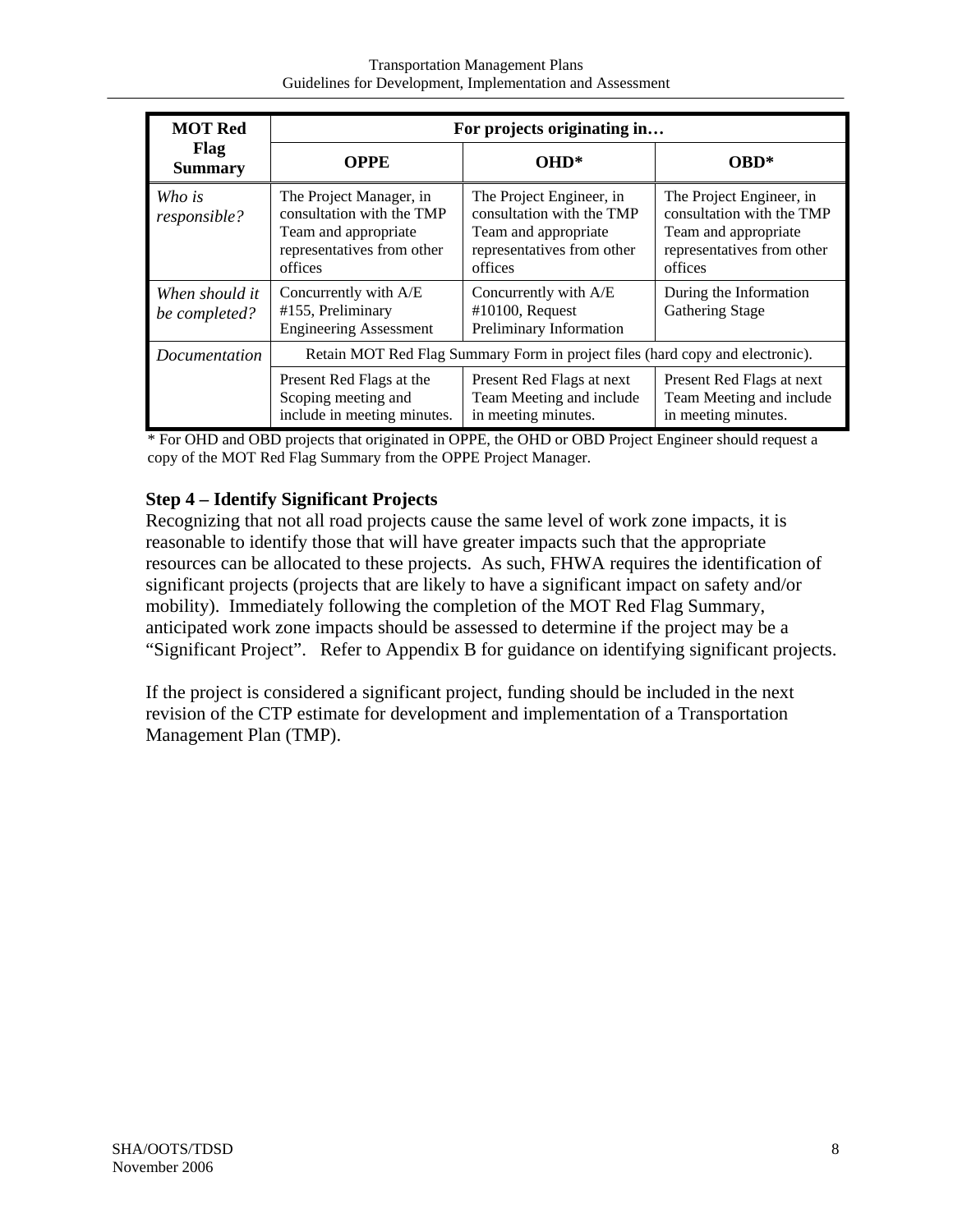| <b>Significant</b>                                                                                         | For projects originating in                                                                                                         |                                                                                                                                       |                                                                                                                                       |
|------------------------------------------------------------------------------------------------------------|-------------------------------------------------------------------------------------------------------------------------------------|---------------------------------------------------------------------------------------------------------------------------------------|---------------------------------------------------------------------------------------------------------------------------------------|
| Project<br><b>Identification</b>                                                                           | <b>OPPE</b>                                                                                                                         | OHD*                                                                                                                                  | <b>OBD*</b>                                                                                                                           |
| Who is<br>responsible?                                                                                     | The Project Manager, in<br>consultation with the TMP<br>Team and appropriate<br>representatives from other<br>offices               | The Project Engineer, in<br>consultation with the TMP<br>Team and appropriate<br>representatives from other<br>offices                | The Project Engineer, in<br>consultation with the TMP<br>Team and appropriate<br>representatives from other<br>offices                |
| When should it                                                                                             | Immediately following completion of Red Flag Summary                                                                                |                                                                                                                                       |                                                                                                                                       |
| be completed?                                                                                              | Concurrently with A/E<br>#155, Preliminary<br><b>Engineering Assessment</b>                                                         | Concurrently with A/E<br>$#10100$ , Request<br>Preliminary Information                                                                | During the Information<br><b>Gathering Stage</b>                                                                                      |
| Document finding of "Significant Project" or "Not a Significant Project" in project files<br>Documentation |                                                                                                                                     | (hard copy and electronic).                                                                                                           |                                                                                                                                       |
|                                                                                                            | Present finding of the<br>project as Significant or<br>Not Significant at the<br>Scoping meeting and<br>include in meeting minutes. | Present finding of the<br>project as Significant or<br>Not Significant at the next<br>Team Meeting and include<br>in meeting minutes. | Present finding of the<br>project as Significant or<br>Not Significant at the next<br>Team Meeting and include<br>in meeting minutes. |

\* For OHD and OBD projects that originated in OPPE, the OHD or OBD Project Engineer should request the Significant Project status from the OPPE Project Manager.

#### **Step 5 – Maintenance of Traffic Alternative Analysis**

For projects identified as potentially having significant work zone impacts on safety and mobility (i.e, "Significant Projects"), a Maintenance of Traffic Alternative Analysis (MOTAA) should be performed for each detailed design alternative. The intent of the MOTAA is to identify and compare benefits as well as potential function faults of work zone options for each design alternative. It is not the intent of the MOTAA to require a detailed design of each design alternative's work zone. The MOTAA may be a factor in choosing the preferred design alternative and will serve as the basis for scoping the project's work zone design and Transportation Management Plan.

The Project Manager and/or Consultant Project Manager should arrange a meeting with the TMP Team to obtain project information and help identify potential issues or concerns. The TMP Team for the MOTAA should include the ADE-T, ADE-C, design team representatives and other relevant technical specialists (such as right-of-way experts, pavement engineers, environmental specialists, etc.). This collaboration helps to develop the best combination of design, construction phasing/staging, and work zone management strategies.

At the meeting, the following information should be discussed:

- Potential construction phasing/staging approaches and plans.
- Preliminary work zone management strategies, including potential public information and outreach strategies.
- Preliminary cost estimates for strategy implementation (when available).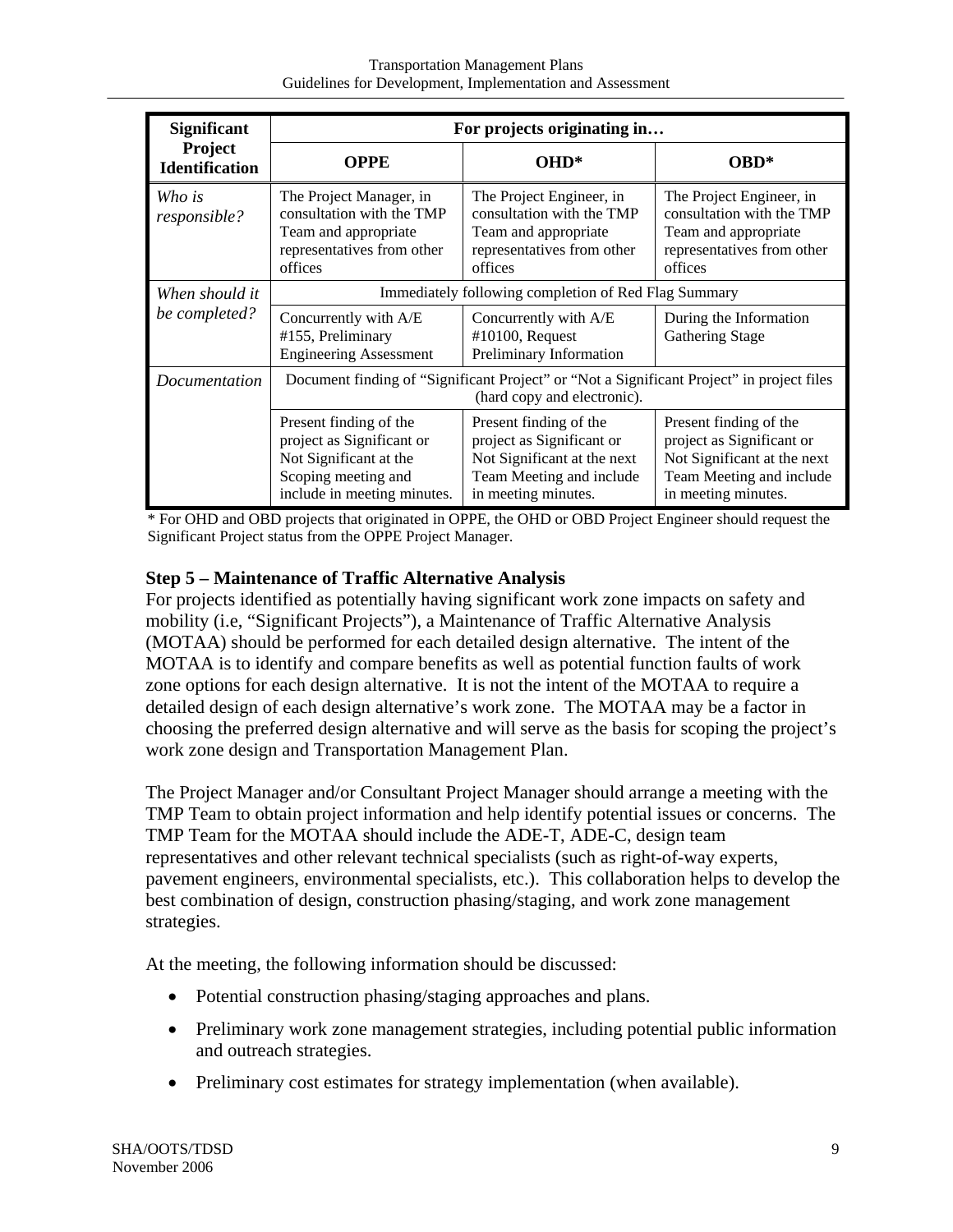• Information from other projects in the corridor to evaluate the combined or cumulative impact of the projects.

Developing and evaluating the best alternative combination of construction phasing/staging, project design options, temporary traffic control, transportation operations strategies and public information and outreach strategies hand-in-hand with each other may help reduce work zone impacts, and will yield a more comprehensive TMP.

The alternatives analysis should compare work zone options, including staging/phasing options as well as temporary traffic control options, for each project design alternate and document maintenance of traffic constraints for each option. Conformance to the thresholds in the Work Zone Lane Closure Analysis Guidelines should also be reviewed as part of the MOTAA. The analysis should address the benefits and problems for each option, and should include the design team's recommendation on the preferred type of MOT for each detailed design alternative. Before a final recommendation is made, the TMP Team and appropriate representatives from other offices should have the opportunity to review and comment on the MOTAA.

Refer to "Guidance on Maintenance of Traffic Alternative Analyses" for more details on performing a MOTAA. For projects in OPPE, the MOTAA may be limited to a more conceptual analysis, including big picture items such as constructability, environmental impacts, and right-of-way impacts. When the project moves to the design stages, a more detailed MOTAA for the chosen alternative may be required.

|                          | For projects originating in                                                                                                         |                                                                                                                        |                                                                                                                        |
|--------------------------|-------------------------------------------------------------------------------------------------------------------------------------|------------------------------------------------------------------------------------------------------------------------|------------------------------------------------------------------------------------------------------------------------|
| <b>MOTAA</b>             | <b>OPPE</b>                                                                                                                         | $OHD^*$                                                                                                                | OBD*                                                                                                                   |
| Who is<br>responsible?** | The Project Manager, in<br>consultation with the TMP<br>Team and appropriate<br>representatives from other<br>offices               | The Project Engineer, in<br>consultation with the TMP<br>Team and appropriate<br>representatives from other<br>offices | The Project Engineer, in<br>consultation with the TMP<br>Team and appropriate<br>representatives from other<br>offices |
| When should it           | Prior to the selection of the preferred design alternative.                                                                         |                                                                                                                        |                                                                                                                        |
| be completed?            | Concurrently with A/E<br>#265, Develop Detailed<br>Alternatives                                                                     | Concurrently with A/E<br>#10180, Preliminary<br>District Traffic/OOTS<br>Coordination                                  | During the Information<br><b>Gathering Stage</b>                                                                       |
| <i>Documentation</i>     | A report documenting the MOTAA and preferred work zone option should be retained in<br>the project file (hard copy and electronic). |                                                                                                                        |                                                                                                                        |

\* For OHD and OBD projects that originated in OPPE and were classified as Significant Projects by OPPE, the OHD or OBD Project Engineer should request the MOTAA and preferred work zone option from the OPPE Project Manager. The Significant Project status and preferred work zone option should be reviewed at this stage.

\*\* If a consultant is used to perform the MOTAA, the persons listed shall be responsible for reviewing the document.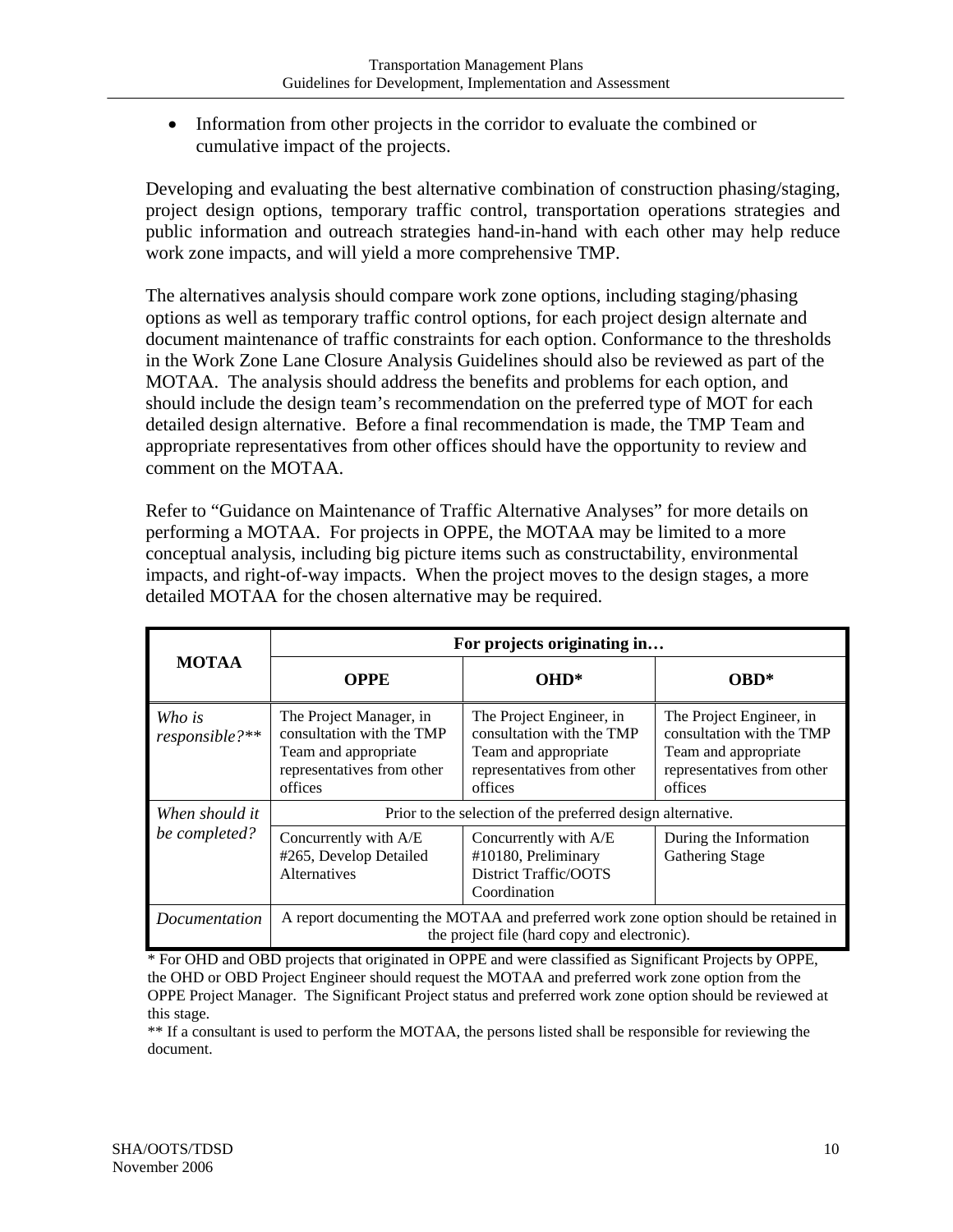After the preferred design alternative is selected, the preferred MOT option for that design alternative should be chosen based on the results of the MOTAA. The project's significant project status should be reviewed at this time. It is possible that through the MOTAA process, work zone impacts were minimized or eliminated, allowing the project to no longer be classified as a significant project.

#### **Step 6 – Determine TMP Needs**

After reviewing the significant project status, if the chosen design alternative and work zone option will still have significant work zone impacts, a Transportation Management Plan (TMP) is required. For all significant projects, the TMP must consist of the Traffic Control Plan, as well as Transportation Operations (TO) and Public Information and Outreach (PI&O) Strategies. The extent to which TO and PI&O strategies are used should be comparable to the level of work zone impacts.

*CTP Estimate* – To be successful, a TMP must be supported with sufficient resources. If a TMP is required, and funds have not already been included for a TMP in the CTP estimate, now is the time to do so. The design budget should be increased to reflect efforts required to develop the TMP. Similarly, the construction budget should be increased to reflect efforts required to implement the TMP. If a consultant will be performing efforts to develop the TMP, the consultant scope of work and budget should reflect these efforts. Refer to the most recent SHA Highway Construction Cost Estimating Manual.

Public information and outreach (PI&O) should be a significant consideration when developing design and construction budgets. While they can be expensive, experience has shown that benefits of a public information and outreach campaign are likely to outweigh the costs. The Office of Communications will provide insight into the size and nature of the anticipated PI&O efforts, as well as anticipated costs for development and implementation of the PI&O campaign.

*Corridor/Regional TMP* – When multiple or consecutive projects are within the same general corridor, the cumulative impact can result in excessive traffic delays and detour conflicts. These may be multiple capital projects, the involvement of more than one district, or a combination of capital projects and/or maintenance activities. Corridor or regional coordination will minimize or eliminate these impacts and reduce inconvenience to the traveling public.

When multiple projects are in the same corridor or on corridors within the same traffic area, it may be possible to develop a single corridor or regional TMP. In other cases, individual TMPs can be developed and funded from their own sources and a bare-bones corridor or regional TMP is developed to address the cumulative impact. Each project covered by corridor and regional TMP contributes resources in proportion to its traffic impact.

The corridor/regional TMP may need elements in addition to those provided by the individual TMP for each project. Those elements may include changeable message signs at key locations outside individual project limits, the establishment of an information hot line and web-sites for all projects involved.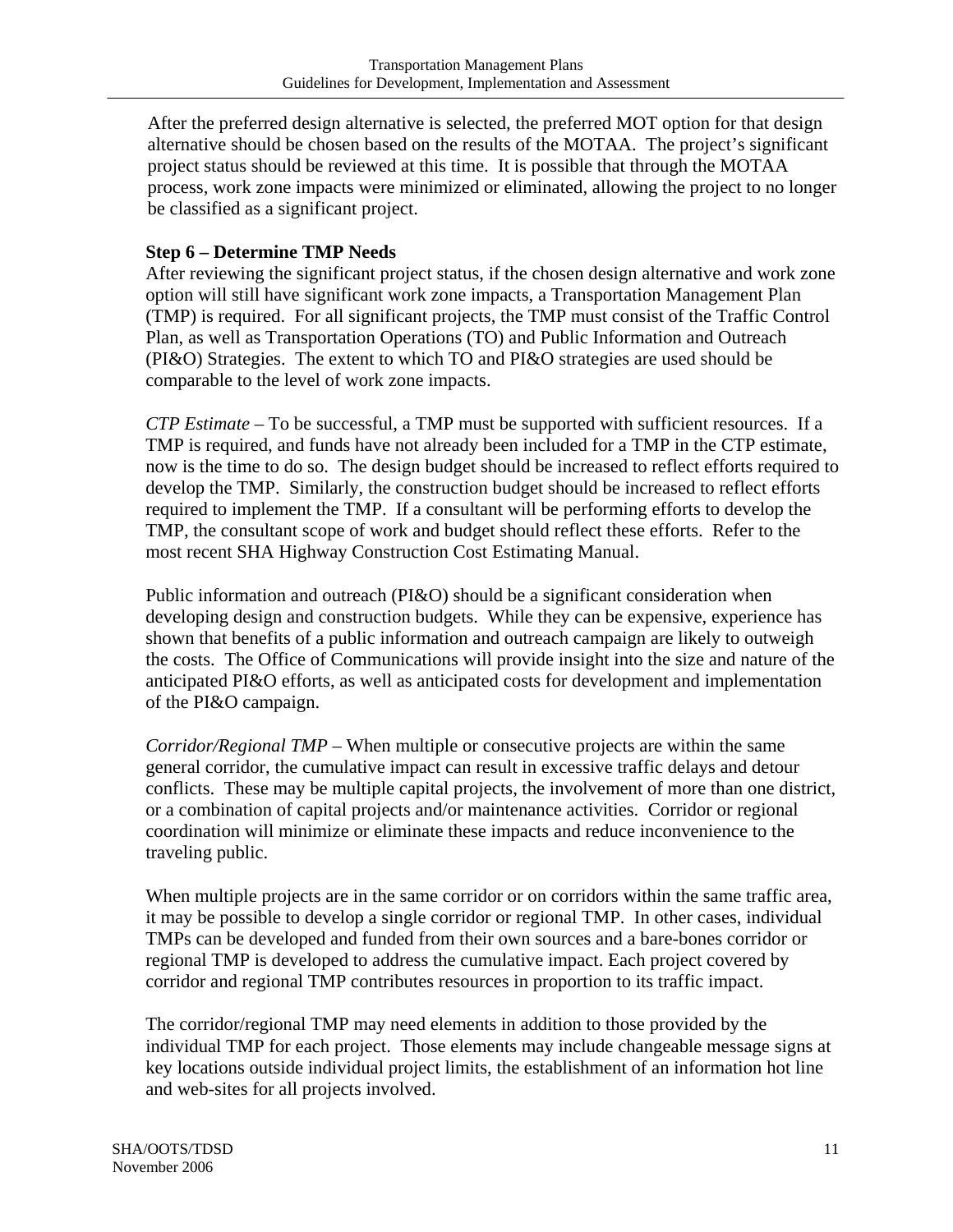#### **Step 7 – Identify Stakeholders and Revise TMP Team**

The TMP Team may include other stakeholders based on project needs. Developing a list of stakeholders is dependent on the type of construction, extent of construction, length of work zone, and duration of construction. The work zone's geography, and business and residential environment should also be considered.

Before the design process begins, the TMP team should be revised to include appropriate stakeholders. Stakeholders should be identified and coordinated with throughout the design and construction process, and added to the team as required. Stakeholders provide input for the project by identifying project elements, events, or mobility concerns that should be evaluated in the TMP. The stakeholders may include:

- FHWA
- SHA's Pedestrian/Bicycle Coordinator
- Maryland Highway Contractors Association (MHCA)
- Regional and/or Metropolitan Planning Organizations
- Public Transportation Providers (MTA)
- Other State Transportation Agencies (MdTA, MVA, MPA, MAA)
- City and/or County Public Works/Traffic Engineering Departments
- Railroad Agencies/Operators
- Freight Operators
- State Automobile Associations (AAA)
- Utility Providers
- Local Government
- State Police (and other emergency service providers as deemed necessary)
- Business Representatives
- School Representatives
- Community Groups
- Citizen's Interest Groups
- Others as deemed necessary

Additionally, if the project originated in OPPE, the TMP team should be re-developed to include the participants in the design projects. Identify the design stage TMP Coordinator and Task Leaders.

*TMP Coordinator* – Identify the contact and coordination person for developing the TMP. Typically, the project engineer will function in this position or designate a staff member to function in this role.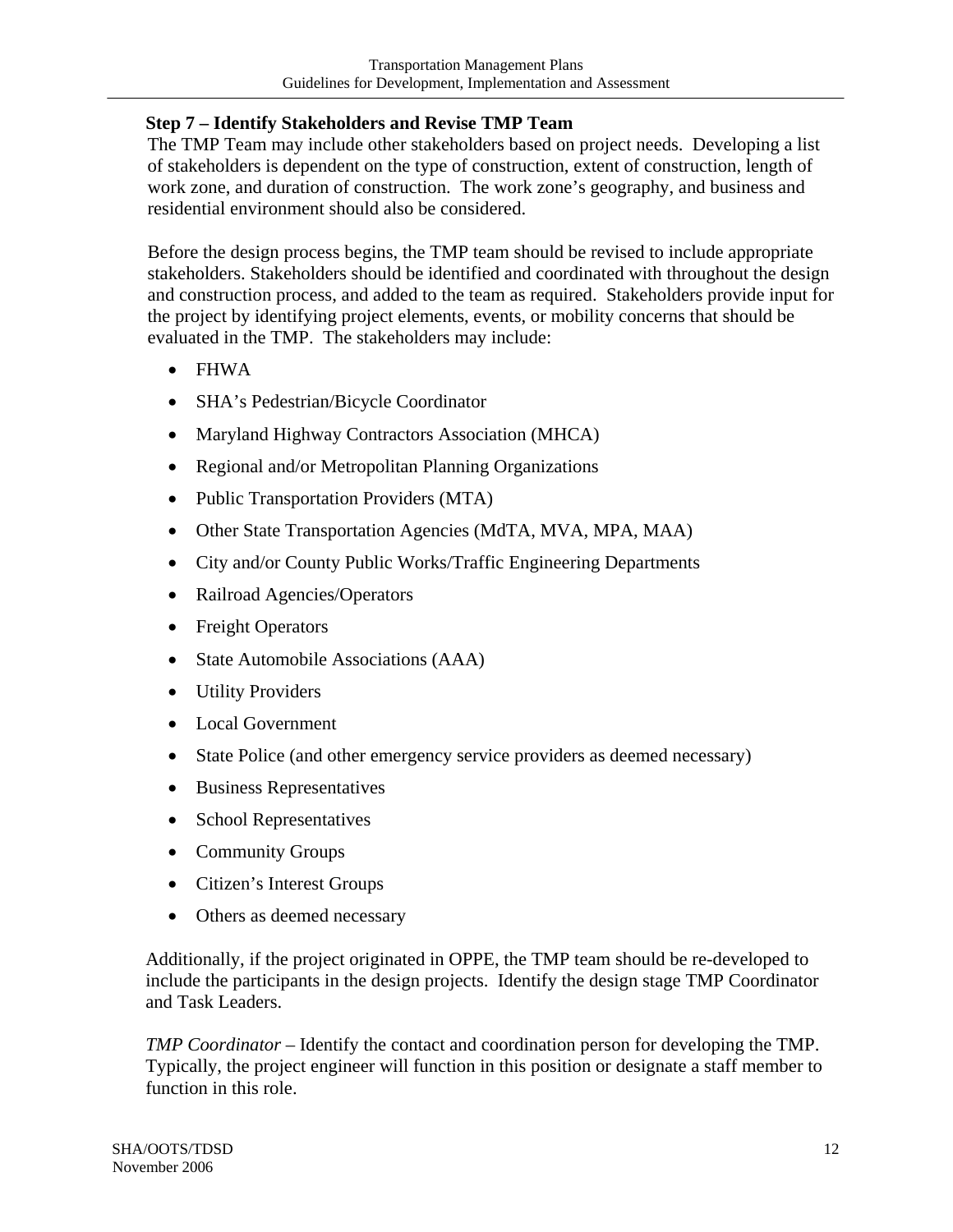*TMP Task Leaders* – It may be useful to designate persons to be in charge of development or review of particular sections of the TMP. For example, different persons may be responsible for review of the TCP, traffic management strategies, and public information portions of the TMP.

*Consultant Involvement* – If there is not already a consultant onboard to develop the TMP or help with particular elements of the TMP, now is the time to identify consultant needs and get a consultant on board if required.

#### **Step 8 – Preliminary Design (DRAFT TMP)**

During this stage, three important factors affect the TMP:

- The project is getting better defined
- Environmental mitigation elements (which usually include traffic) are being explored
- There is increased interaction with the local jurisdictions and communities as part of the environmental process.

This then becomes an ideal time to refine the TMP elements that were initially identified in the MOTAA. This is particularly important for elements requiring long lead times that need to be established prior to the start of construction, such as consultant contracts for a public information and outreach campaign, and alternate route and other improvements requiring completion prior to construction. If the design has changed since the MOTAA, additional analysis should be performed to address these changes.

The TMP Team should work with technical specialists, including construction, traffic, engineering, and public information officers to jointly identify/confirm the work zone impacts issues that need to be accounted for and the proposed work zone impact management strategies. This may be a good time to invite additional stakeholders to join the TMP Team.

When developing construction phasing and staging plans, the designers should consult and appropriately involve safety experts, traffic engineers, and other technical specialist as construction phasing and staging can greatly affect the safety and mobility of the work zone. Construction equipment and material access to the site, storage, and staging areas should be addressed at this time, as well as potential infrastructure improvements to accommodate future projects.

At a minimum, the concept/draft TMP submittal should include:

- Project summary
- Anticipated work zone impacts
- Stakeholders and others impacted by the project
- Goals and objectives of the TMP
- SHA and local agency projects in the vicinity that will require coordination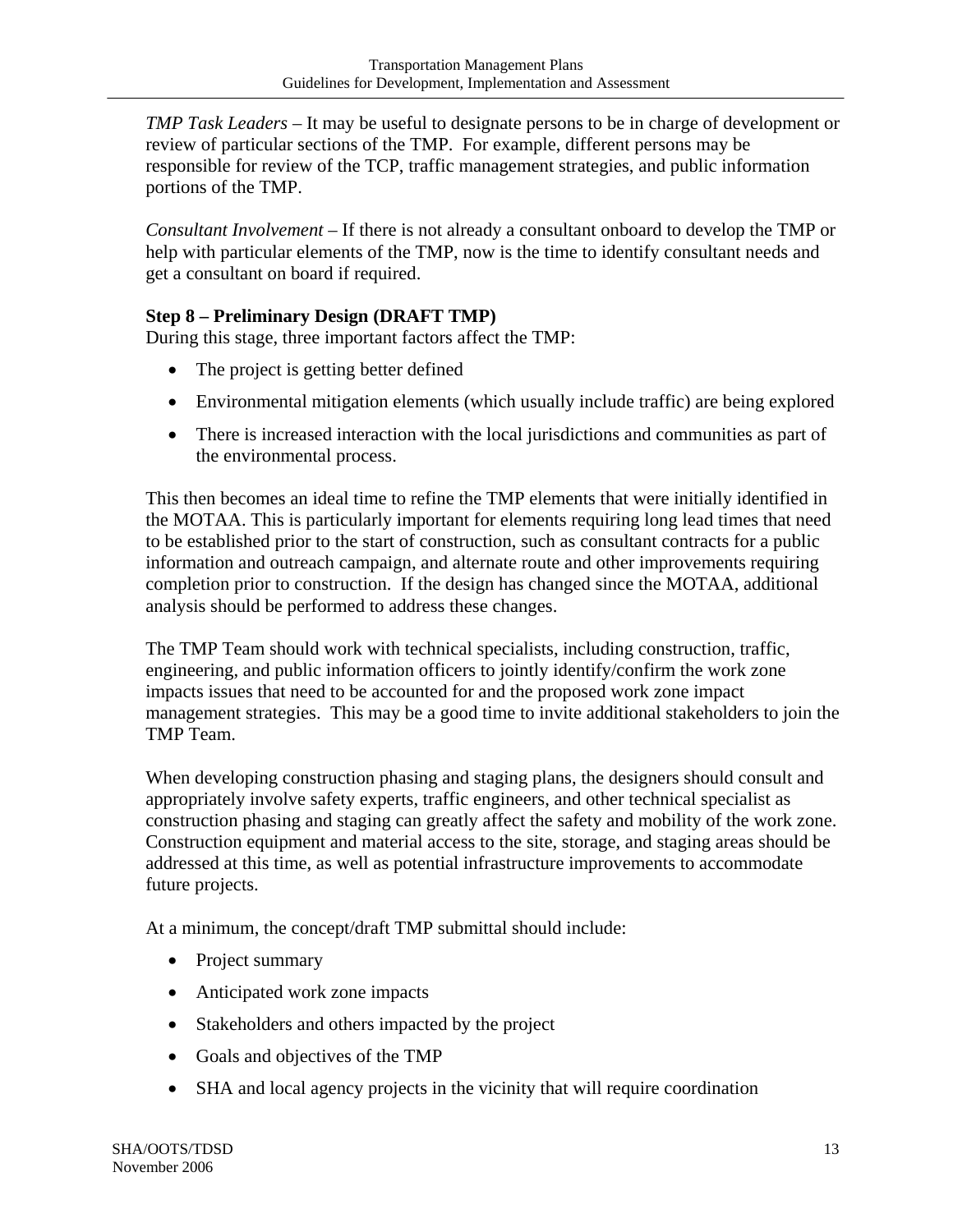- Narrative of the recommended construction phasing/staging strategies
- Preliminary TCP with proposed construction phasing/staging
- Traffic analysis and results
- Proposed work zone impact management strategies with expected costs

| <b>Draft TMP</b>                                                                             | OHD                                                                                                                                                                       | <b>OBD</b>                                                                                                                                                                |
|----------------------------------------------------------------------------------------------|---------------------------------------------------------------------------------------------------------------------------------------------------------------------------|---------------------------------------------------------------------------------------------------------------------------------------------------------------------------|
| Who is responsible? $*$                                                                      | The TMP Coordinator (PE), in<br>consultation with the project team,<br>ADE-T, ADE-C, Public Information<br>Officer, and appropriate<br>representatives from other offices | The TMP Coordinator (PE), in<br>consultation with the project team,<br>ADE-T, ADE-C, Public Information<br>Officer, and appropriate<br>representatives from other offices |
| Concurrently with $A/E$ #10460,<br>When should it be<br>Preliminary TCP Design<br>completed? |                                                                                                                                                                           | Concurrently with Preliminary<br>Investigation (or TS&L Review)<br>Stage                                                                                                  |
| <i>Documentation</i>                                                                         | • Concept Traffic Control Plans<br>• Draft TMP report containing TO<br>and PI&O Strategies<br>$\bullet$ TMP cost estimate                                                 |                                                                                                                                                                           |

\* If a consultant is used to develop the TMP, the persons listed shall be responsible for reviewing the document.

#### **Step 9 – Detailed Design (Final TMP)**

During this stage, the TMP is finalized and detailed plans, specs and estimates are developed. It is the designer's responsibility to implement the recommendations set forth in the Draft TMP document. The designer may be required to collect additional data and conduct additional analysis, as necessary, to reflect any changes in the project design. The TMP team should be consulted when design and TCP decisions dictate a revision to the Draft TMP work zone impact mitigation strategies.

Pay items to be included in the PS&E must be determined during design. By Semi-final design at the latest, a detailed estimate for implementing elements of the TMP should be developed. Individual projects may have varying pay items depending on size, complexity and location. Work zone impact management strategies should be shown on the plans where applicable. Special provisions for non-standard items should also be developed at this time.

On some projects, such as design-build projects, it may be appropriate to provide broad TMP parameters in the bid book, and allow the successful bidder to develop a detailed TCP and TMP, subject to the approval of SHA.

TMP submittals shall follow each office's standard timeline for submittal and review of the TCP. The ADE-T will have final approval of the TCP and transportation operations elements of the TMP. Refer to Appendix C for a copy of the TMP Approval Form. The PR Manager (or Media Manager) will have final approval of the PI&O elements. However, appropriate offices should be given the opportunity to review elements of the TMP that relate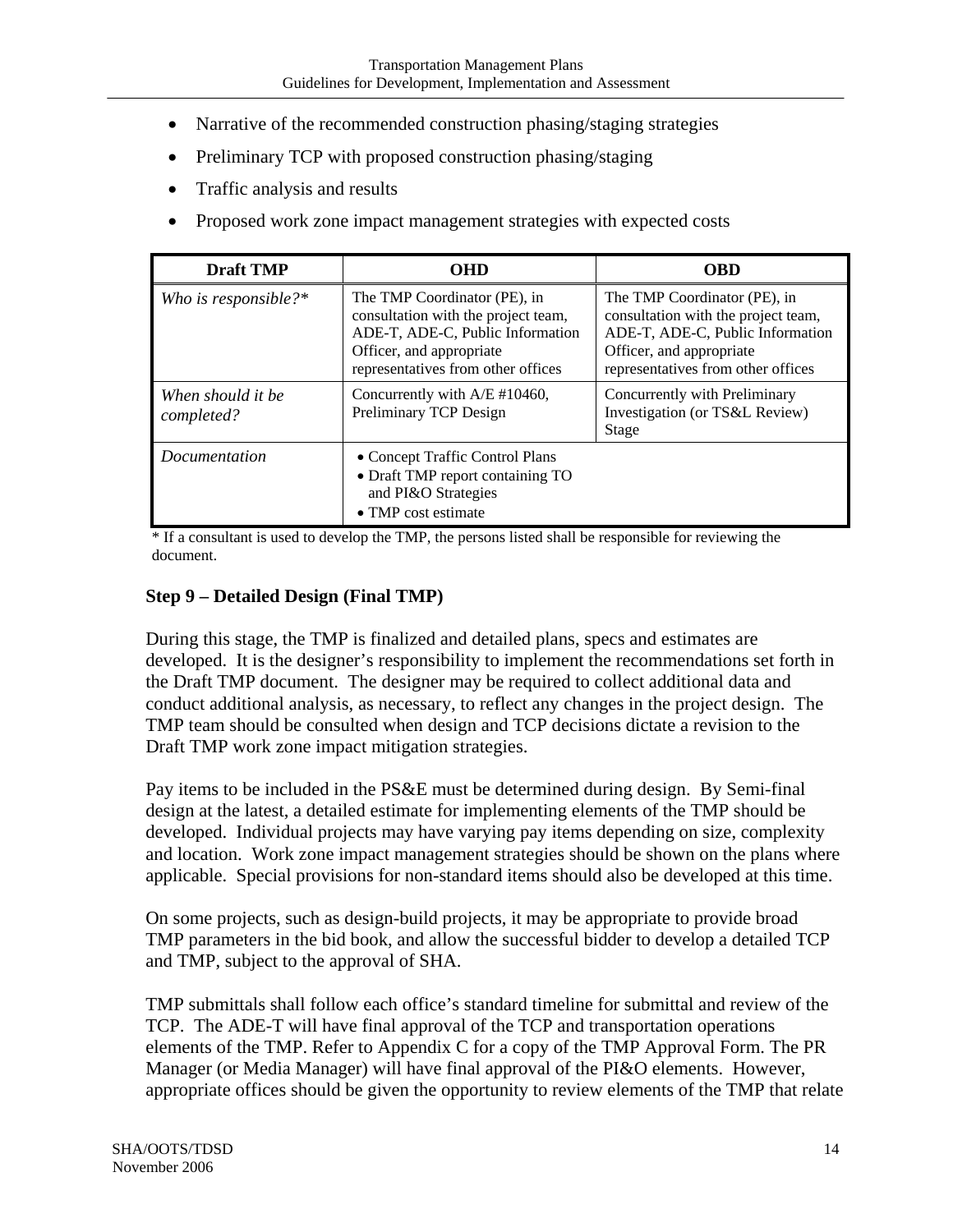to their expertise. The ADE-T and PR Manager will beresponsible for verifying that all comments related to their respective disciplines have been addressed sufficiently.

|                                       | <b>Final TMP</b>        | <b>OHD</b>                                                                                                                                                                | <b>OBD</b>                                                                                                                                                                |
|---------------------------------------|-------------------------|---------------------------------------------------------------------------------------------------------------------------------------------------------------------------|---------------------------------------------------------------------------------------------------------------------------------------------------------------------------|
| Who is responsible?*                  |                         | The TMP Coordinator (PE), in<br>consultation with the project team,<br>ADE-T, ADE-C, Public Information<br>Officer, and appropriate<br>representatives from other offices | The TMP Coordinator (PE), in<br>consultation with the project team,<br>ADE-T, ADE-C, Public Information<br>Officer, and appropriate<br>representatives from other offices |
| When<br>should it<br>be<br>completed? | Semi-final<br>Draft TMP | Concurrently with A/E #10840,<br>Secondary Design Activities for<br>Semi-Final Review (Finalize Traffic<br>Control Plan Phases and Detail Plan)                           | Intermediate submission of TMP for<br>review upon the request of OHD.                                                                                                     |
|                                       | <b>Final TMP</b>        | Concurrently with A/E #11060,<br>Prepare Design for Final Review<br>(Request Final TCP Approval)                                                                          | Concurrently with the Traffic Control<br>Plan Review Stage (or at Final<br>Review Stage if there is not a<br>separate TCP review)                                         |
| Who will approve?                     |                         | ADE-T approves TCP and TO<br>elements; PR Manager approves<br>PI&O elements; other offices should<br>review and provide comments as<br>required                           | ADE-T approves TCP and TO<br>elements; PR Manager approves<br>PI&O elements; other offices should<br>review and provide comments as<br>required                           |
| <i>Documentation</i>                  |                         | • Traffic Control Plans<br>• Signed TMP Approval Plan<br>• Final TMP report (refer to Section<br>4 - TMP Documentation)                                                   | • TMP elements included in plans,<br>specifications, and estimates<br>• Comments appropriately<br>documented and addressed (final<br>review letter/report)                |

#### **2.2. TMP IMPLEMENTATION, MONITORING AND REVISIONS DURING CONSTRUCTION**

#### **Step 10 – Implement TMP**

The TMP will be implemented during construction (some elements may need to be implemented prior to construction, such as public information and outreach efforts or improvements to detour routes). Both SHA and the Contractor must designate a trained person at the project level to implement the TMP and other safety and mobility aspects of the project. For SHA, this person will most likely be the construction Project Engineer (PE). For the Contractor, this person will most likely be the Traffic Manager. These persons are responsible for efficiently and appropriately implementing the TMP. They are also responsible for reviewing traffic operations throughout the project limits, including the condition of all traffic control devices, on a regular basis.

#### **Step 11 – Monitor TMP**

Monitoring the performance of the work zone and of the TMP during construction is important to see if the predicted impacts closely resemble the actual conditions in the field and if the strategies in the TMP are effectively managing the impacts. Monitoring a project is particularly important, for many reasons – traffic data is often stale, closures may be sloppy or non-conforming, and enforcement strategies may need to be modified for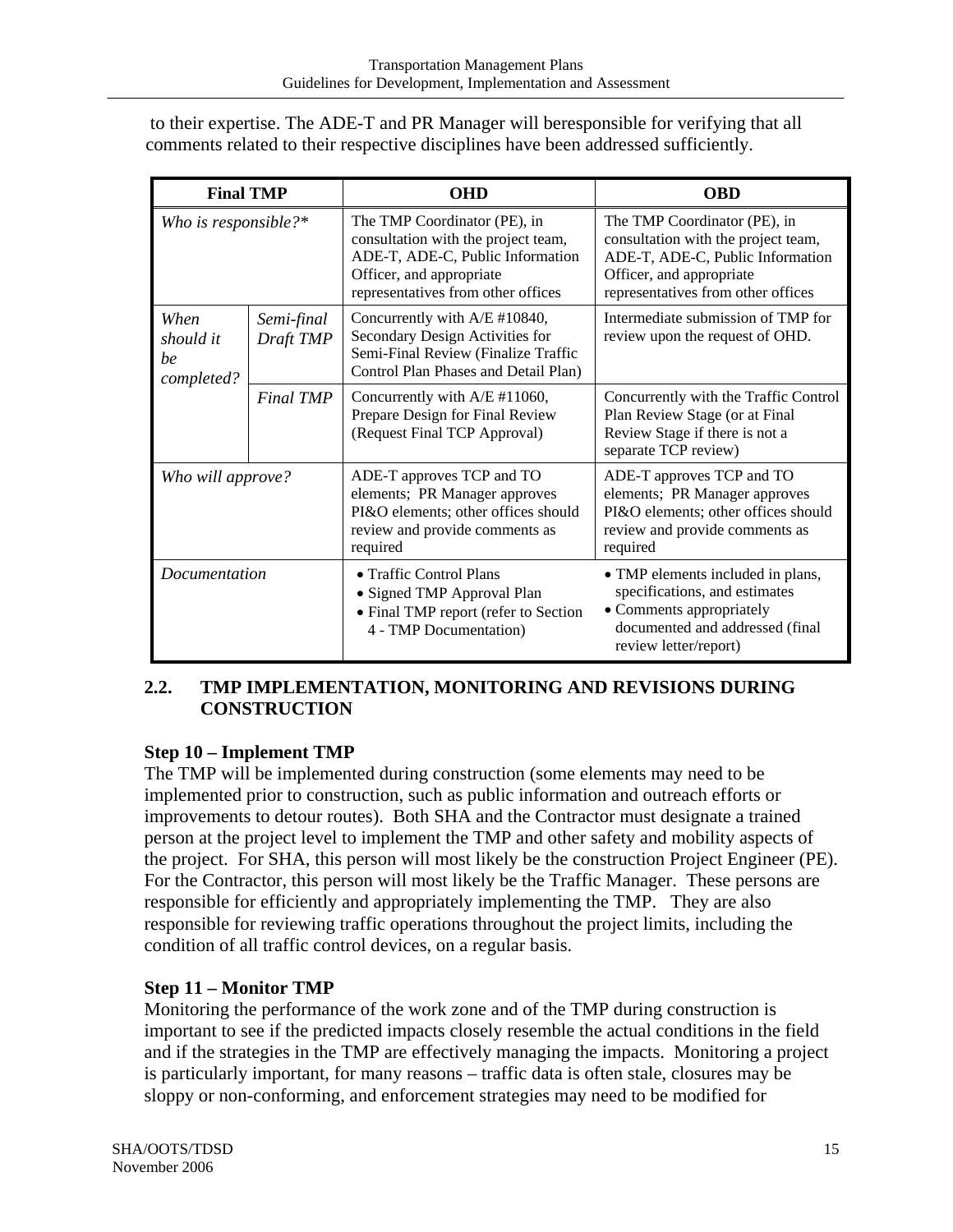unanticipated events. The TMP should be monitored for both oversight and evaluation purposes.

#### *Monitoring for oversight includes:*

- Determining how strategies are being implemented and verifying that specified TMP elements are happening on schedule and in the manner planned.
- Assuring that Changeable Message Signs, Highway Advisory Radio and other media tools provide accurate and timely information to motorists, bicyclists and pedestrians regarding lane closure times and other project information.
- Ensuring contractor compliance with lane closure pickup times.

*Monitoring for evaluation is important to:* 

- Assess and fine-tune performance of all TMP strategies and overall performance of the project corridor and alternative routes.
- Track public acceptance and ensure continuation of the project.
- Determine cost effectiveness of individual TMP strategies and shift resources from the least to most cost effective strategies.
- Determine if additional TMP elements are needed or if particular elements need refinement.

Any special requirements for TMP monitoring and assessment, such as the use of work zone ITS, should be written into the TMP during TMP development and included in the Contract Documents.

#### **Step 12 – Update/Revise TMP**

Review and modification of construction alternatives and traffic plans may occur before and during the course of minor and major projects. Usually the two interact, as when unexpected traffic volumes make night work necessary or weather changes cure times or any of many other situational variables change. It is at this stage that cooperation among all involved becomes important, and safety and cost considerations get hammered out in daily actions.

The SHA construction PE and Traffic Manager are responsible for maintaining current documentation regarding when deficiencies were noted in the implementation of the TMP and how and when they were corrected. Any major changes or notable items should be identified at the monthly partnering meetings during construction. This information shall be provided to the TMP Team upon completion of construction in a post-construction meeting for the purposes of relaying successes and failures back to the designers (see Step 13).

The Contractor shall submit all proposed TMP changes to the ADE-T (or the ADE-T's appointed designee) for review and approval. Changes may include:

- Changes to work activities that alter traffic control requirements
- Changes to scheduling of work activities
- Changes to project initiation or completion dates
- Changes to any work zone impact strategies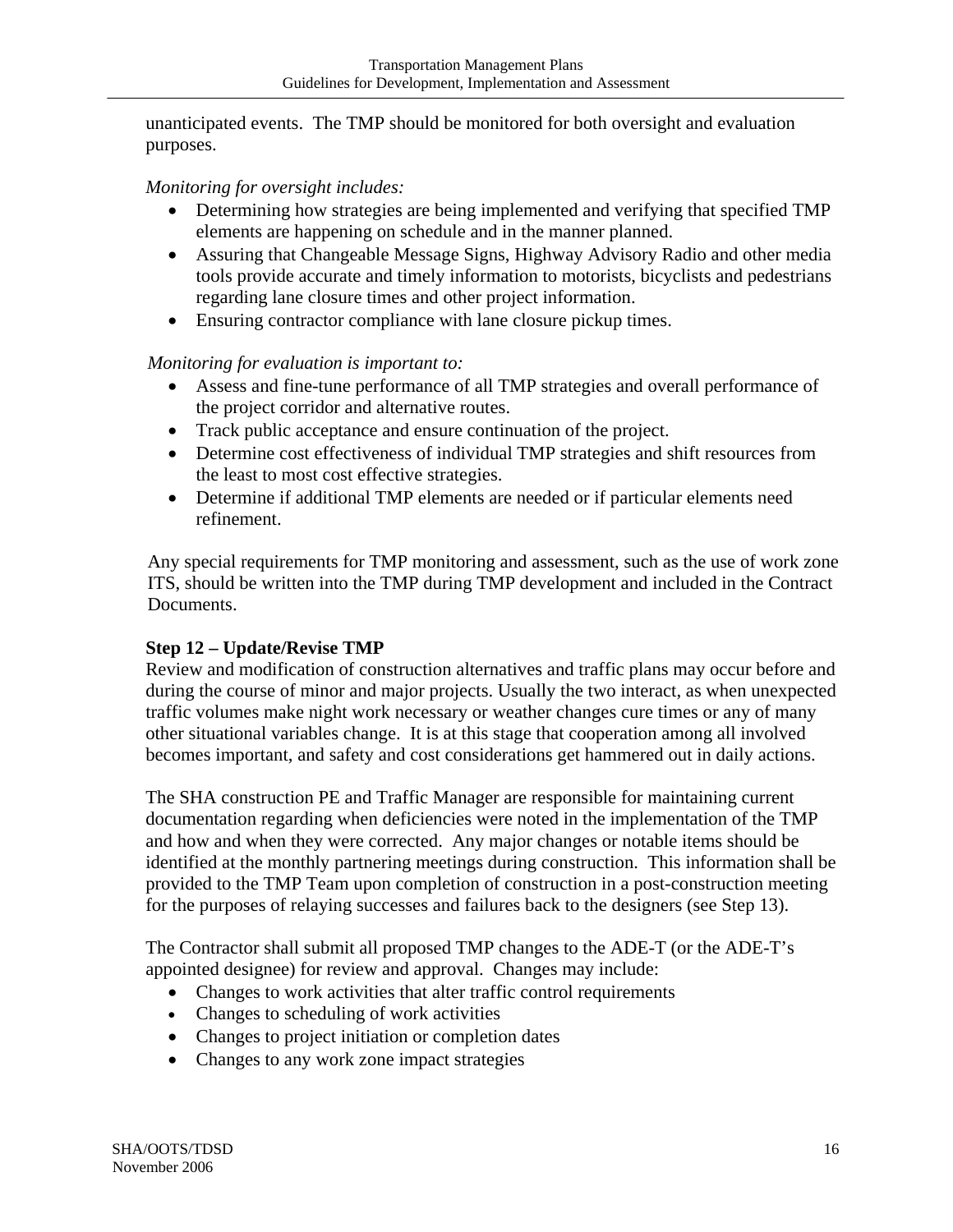#### **2.3. TMP PERFORMANCE ASSESSMENT**

#### **Step 13 – Evaluation**

TMP evaluation should focus on the performance of both individual TMP strategies and overall performance of the TMP. Various measures of effectiveness and measuring techniques are appropriate to corridor and strategy evaluation.

The TMP should include reference to the development of a short evaluation report upon completion of construction and identify the persons responsible for developing this report. The report should document lessons learned and provide recommendations on how to improve the TMP process and/or modify guidelines. Elements to consider for inclusion in the post-project evaluation are:

- Overall statement reflecting the usefulness of the TMP
- Successes and failures
- Areas of the TMP that were successfully implemented
- Changes made to the original TMP and results of those changes
- Public reaction to the TMP
- Frequency of legitimate complaints and nature of complaints (or compliments)
- Actual measures of conditions versus what was predicted (for example, predicted and encountered delay time)
- Cost for implementation of the strategies
- Types of crashes that occurred during construction
- Suggested improvements or changes for similar future projects

#### **2.4. ROLES AND RESPONSIBILITIES**

The following guidance is provided to ensure that each project team member understands his/her expected contributions towards the overall consideration of work zone safety and mobility in the development, review or implementation of the TMP. Working together as a multi-disciplinary team, each team member's expertise can be drawn from to help make decisions on how to best design and build projects, and manage the impacts of the work zone. Team members from the offices listed below will have direct responsibilities for the identification of significant projects and the development of TMPs. These team members will hold meetings with and solicit comments from other offices, as appropriate, to confirm that all safety and mobility concerns are addressed. All team members should be provided the opportunity to review the Maintenance of Traffic Alternative Analysis and the TMP at each stage of their development. Note that the intent of this guidance is not to provide a comprehensive list of roles and responsibilities, but an overview of what can be expected from each office. The lead office for the project will take the lead in developing the TMP.

#### **TMP Team Responsibilities**

The anticipated traffic impacts will dictate the extent and nature of the TMP Team's responsibilities. Throughout TMP development, implementation, and assessment, TMP Team responsibilities may include all or part of the following functions. These responsibilities are not limited to one Office or person, but should be taken on by the Team as a whole.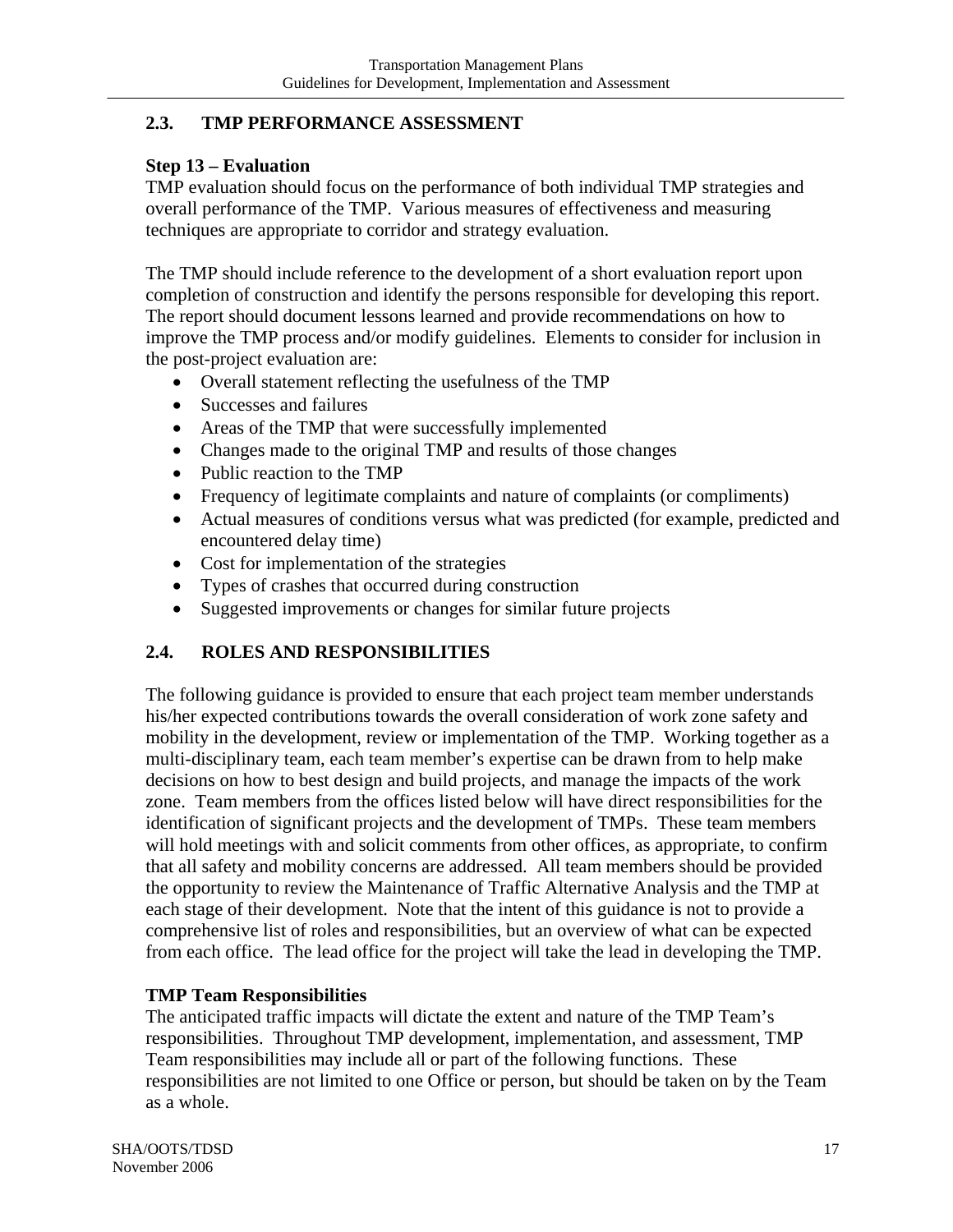- Collecting data
- Conducting analyses
- Reviewing design alternates
- Reviewing traffic control alternates
- Reviewing the adequacy of alternate routes (e.g., geometrics, capacity, safety, structural)
- Reviewing on-site and off-site traffic operational improvements (e.g., signal improvements, parking restrictions)
- Reviewing construction phasing and scheduling alternatives
- Determining the cost and cost effectiveness of various options and improvements
- Coordinating with local officials and businesses
- Coordinating funding and timing with other projects within the corridor
- Coordinating the design with other projects and TMP plans in the region
- Reviewing design and TMP changes made by the designer to ensure they meet the TMP objectives
- Reviewing proposed changes made by the contractor or project engineer during construction
- Evaluating and preparing a report on the successes and failures of the TMP after construction.

#### **Office of Planning and Preliminary Engineering**

The Office of Planning and Preliminary Engineering will ensure the proper consideration of work zone safety and mobility impacts during planning by providing the following:

- Preliminary identification of work zone impacts and consideration of these impacts in choosing the preferred alternative
- Potential work zone impact management strategies (through the MOTAA)
- A project budget that reflects the expected efforts for developing and implementing the TMP

#### **Office of Highway Development and Office of Bridge Development**

The Office of Highway Development and Office of Bridge Development will ensure the proper design and presentation of all aspects of the Transportation Management Plan. Responsibilities of the Design offices include:

- Review/identification of significant projects.
- Coordinating the development of the TMP, including organizing TMP team meetings, managing TMP documentation efforts, and ensuring compliance with SHA work zone policies and guidelines.
- Developing Temporary Traffic Control Plans (TCPs).
- Developing a consultant scope of work (as needed) that reflects efforts to develop a TMP.
- Providing input to the TMP in areas of expertise, such as bridge or highway design related construction staging options.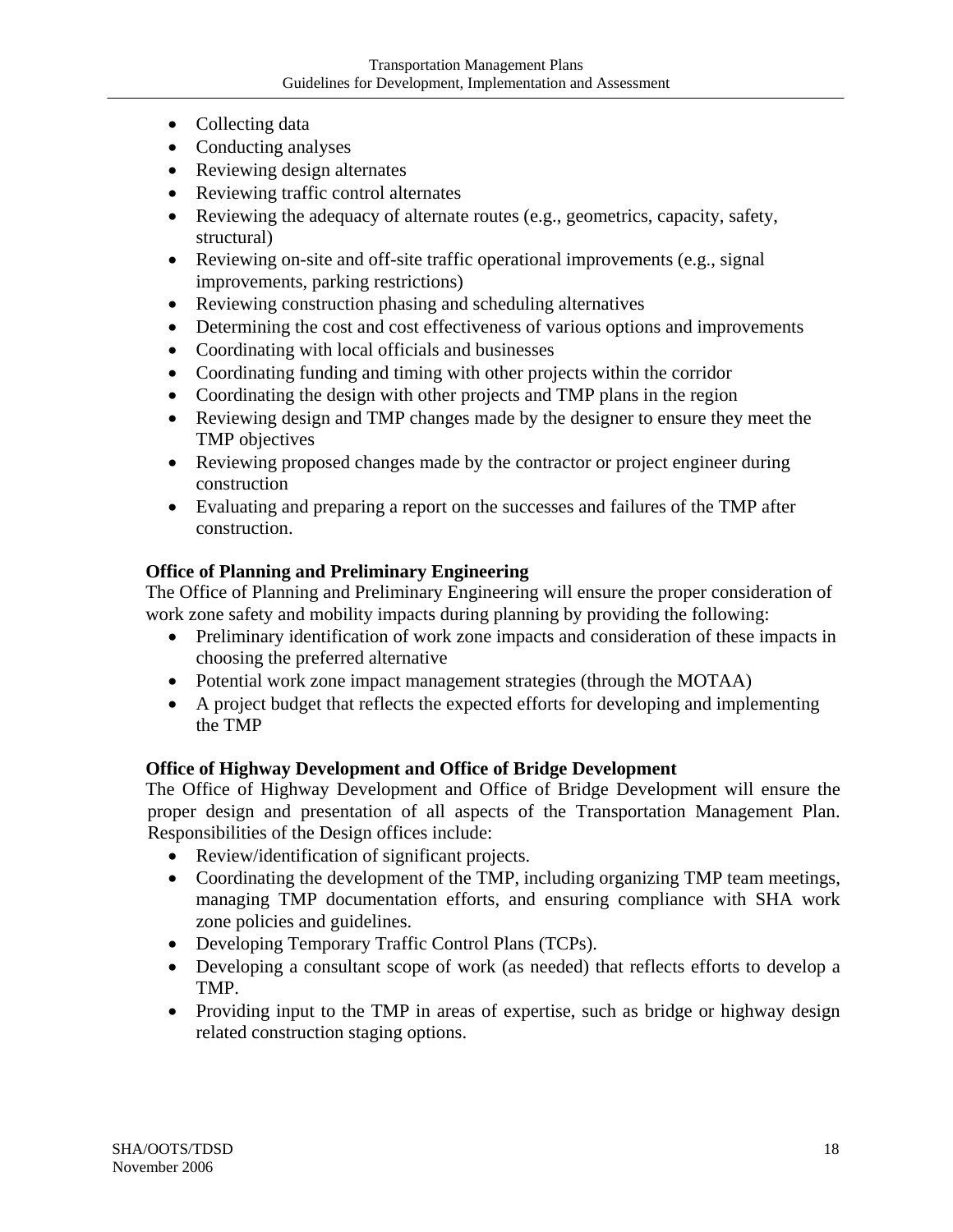#### **District Traffic**

District Traffic will ensure the safe movement of traffic through the project's work zone by providing the following:

- Providing input to SHA staff on work zone design and operation, including lane widths, number of required through and turning lanes, traffic volumes and truck percentages, available detour routes, time restrictions, temporary reduced speed limits, and access requirements.
- Providing traffic input/support/review/comment on all TMP Team Activities, including the Red Flag Summary, identification of significant projects, maintenance of traffic alternatives analysis, and development of the transportation management plan.
- Developing and approving the Transportation Operations (TO) strategies portion of the TMP.
- Providing input, review, comment and approval on Temporary Traffic Control Plans.
- Coordinating with Public Information Officers to provide necessary information for the public information and outreach efforts on a project.
- Ensuring that all proposed lane closures are compliant with the Work Zone Lane Closure Analysis Guidelines.
- Coordinating and monitoring all projects that may affect traffic flow on state roadways within the District or neighboring districts.
- Reviewing and getting approval of the District Engineer for any modifications to the TCP/TMP during construction.

#### **Office of Construction/District Construction**

The Office of Construction and District Construction will ensure that the project can be constructed according to the plans. Responsibilities of OOC and District Construction include:

- Playing an integral part in project development and on the TMP Team.
- Providing input and/or reviewing each project regarding:
	- o Access to the work area and storage for construction equipment and materials
	- o Time frame for completion of construction
	- o Sequence of construction
	- o Innovative, accelerated or unusual construction methods
	- o Constructability

#### **Office of Communications**

The Office of Communications will ensure the proper information is communicated to the appropriate individuals, emergency and public safety departments, businesses and organization by providing the following:

- Need for and type of public information campaigns
- Process for the dissemination of incident management information
- Need and types of public meetings to inform the public on various aspects of the construction project
- Review and comment on the Public Information and Outreach component of the TMP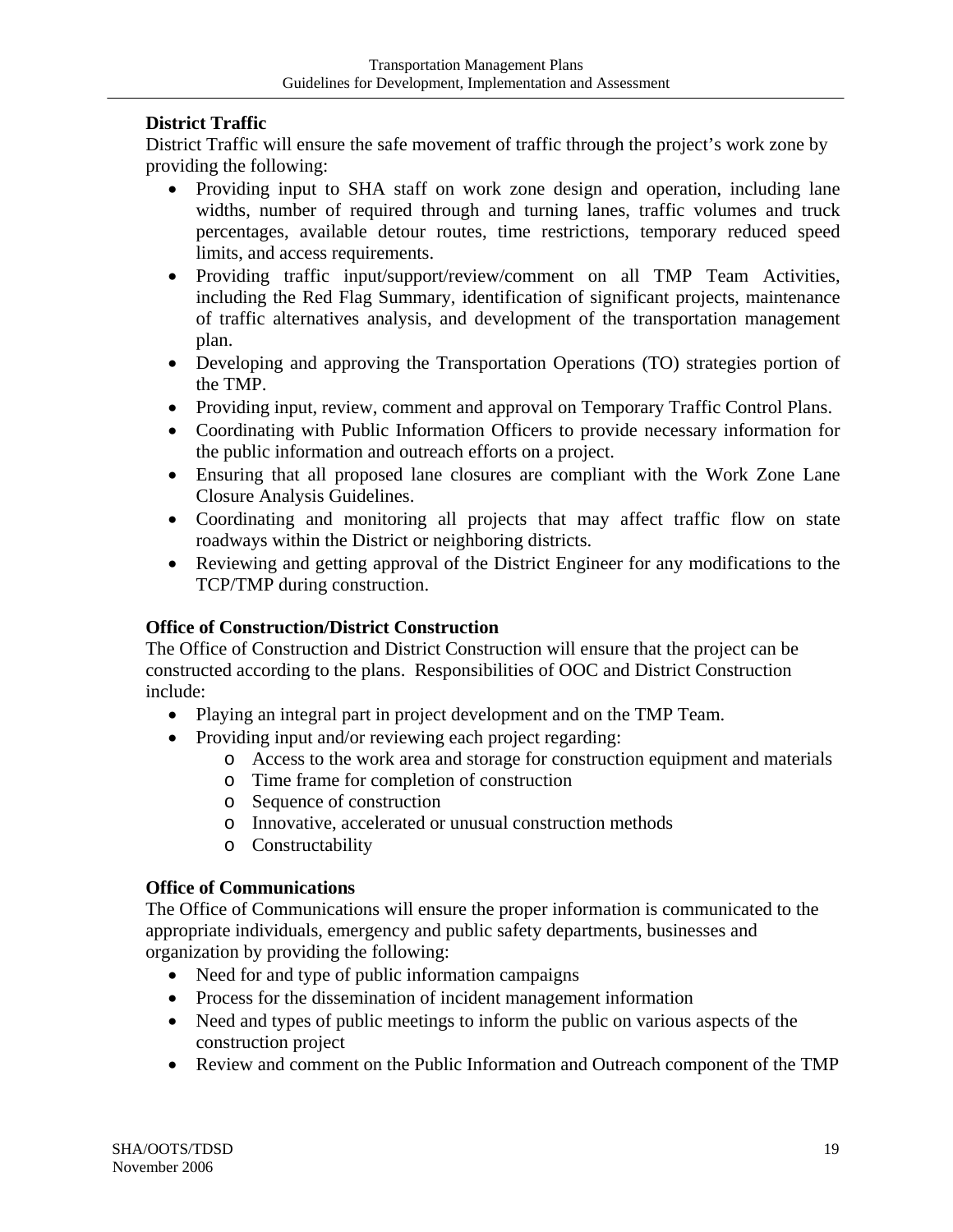#### **Office of Traffic and Safety**

The Office of Traffic and Safety (OOTS) is responsible for setting work zone policies and guidelines, identifying and communicating issues related to the condition, design and usage of temporary traffic control devices, as well as the set-up, maintenance general appearance and functionality of work zones. OOTS will ensure the proper design and presentation of all aspects of the Transportation Management Plan by providing the following:

- Temporary signals and lighting (TEDD)
- Provide accident history (MHSO)
- Support and guidance for major projects, as requested
- Input to TMP Team, when requested
- Guidance on work zone intelligent transportation systems
- Guidance on work zone analysis procedures (See Appendix D)

#### **Office of CHART**

The Office of CHART will ensure the proper information is communicated to the appropriate individuals and will assist in incident management by providing the following:

- Real-time information on the CHART website, highway message signs, and highway advisory radio
- Input and expertise on emergency response and incident management
- Emergency Traffic Patrols to provide emergency motorist assistance
- Emergency Response Units to set up traffic control at crash scenes
- Review and comment on the Incident Management component of the TMP
- Proposed and active lane closures on the CHART website.

#### **Construction Project Engineer**

The Construction Project Engineer (PE) will assess and manage projects during construction to ensure appropriate action is taken to reduce work zone impacts. Responsibilities of the PE include:

- Implementing the TMP and other safety and mobility aspects of the project.
- Verifying all contractor personnel are trained in traffic control to a level commensurate with their responsibilities
- Working with the contractor to ensure lane closures are as planned.
- Ensuring work zones are neat, orderly and effective for the safety of highway workers and motorists
- Performing quality control and assurance of work zone to promote consistence and ensure compliance with contract documents, policies and guidelines
- Recommending traffic control improvements to address field conditions pertaining to traffic flow, visibility and worker and motorist safety
- Providing the Office of Communications with updates on all major project changes (traffic shifts, closures, etc.).

#### **Contractor**

Responsibilities of the contractor include: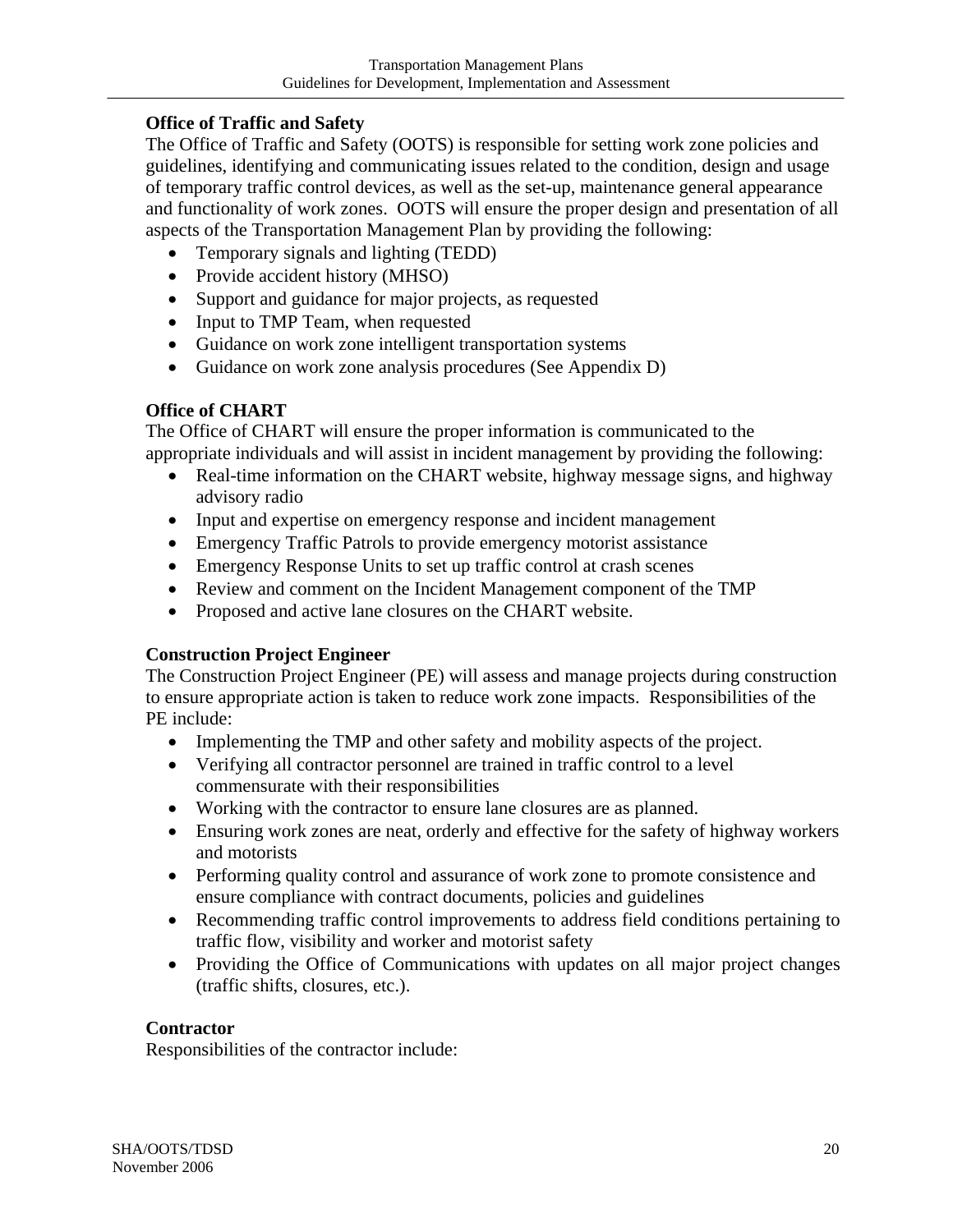- Designating a trained person at the project level (most likely the Traffic Manager) who has the primary responsibility, with sufficient authority, for implementing the TMP and other safety and mobility aspects of the project
- Submitting lane closure requests and reporting active lane closures as required.
- Ensuring work zones are neat, orderly and effective for the safety of highway workers and motorists
- Performing quality control of work zone to promote consistence and ensure compliance with contract documents, policies and guidelines
- Recommending traffic control improvements to the project engineer to address field conditions pertaining to traffic flow, visibility and worker and motorist safety

#### **Law Enforcement**

Responsibilities for law enforcement include:

- Providing active and passive enforcement of law, as requested and needed, to promote safety and mobility in the work zone
- Being knowledgeable of work zone components and operations
- Identifying unsafe conditions
- Taking appropriate measures to clear work zone incidents as quickly as possible
- Documenting work zone incidents

#### **TTC Inspectors**

Responsibilities of the Temporary Traffic Control (TTC) Inspectors include:

- Inspection of designated work zones (either by random assessment or as determined by the District Engineer).
- Taking appropriate measures to identify and facilitate the correction of work zone deficiencies.
- Being knowledgeable of work zone standards, specifications, and policies.
- Coordinating inspections and follow up issues with appropriate SHA staff and contractors.
- Participating in bi-monthly meetings and semi-annual group inspections to review and communicate inspection issues and experiences to other inspectors, for the purpose of developing and encouraging statewide uniformity of inspection ratings.
- Compiling inspection results on a quarterly basis and submitting them to the OOTS for inclusion in SHA's Key Performance Area assessments.

In addition to the aforementioned roles and responsibilities for each office, persons should be designated for the following roles:

#### **TMP Coordinator**

The TMP Coordinator will be responsible for the overall development of the TMP. In general, the Project Engineer will function in this position or will appoint someone to be the TMP Coordinator. This person is responsible for the following:

- Organizing the TMP Team by inviting the appropriate persons to be a part of the Team and setting up meetings when necessary
- Designating Design Task Leaders to develop specific components of the TMP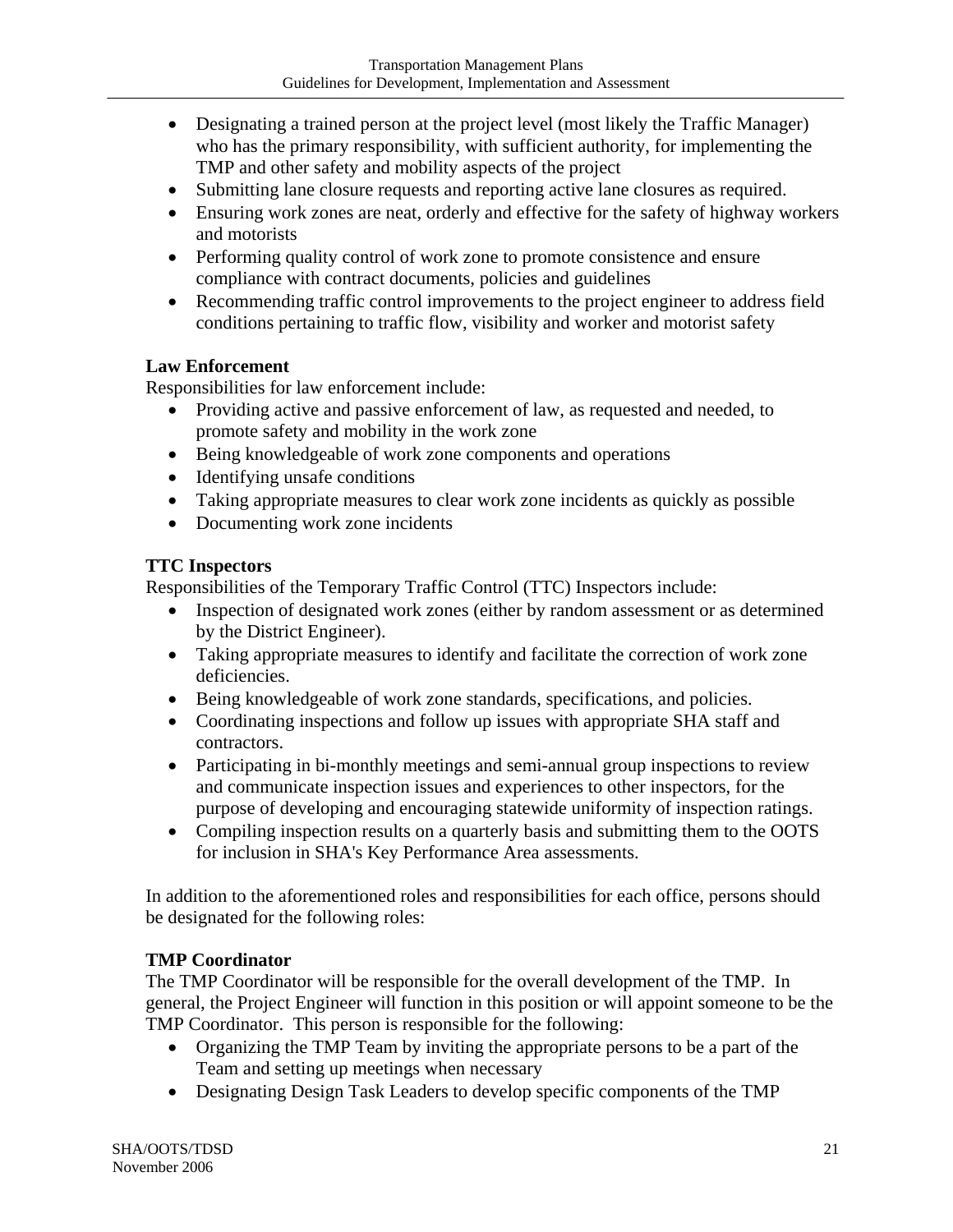- Reviewing the TMP document
- Ensuring that the proper items and specifications have been added to the contract documents.

#### **Design Task Leaders**

These are the persons responsible for designing specific components of the TMP. Consultants may function in this position, or the TMP Manager may delegate specific TMP tasks to persons with an expertise in that task area. A Design Task Leader should be designated to compile the sections of the TMP into one comprehensive document.

#### **Approval Contacts**

The Assistant District Engineer – Traffic (ADE-T) and PR Manager (or Media Manager) are responsible for the final approval of TMP. Representatives from other offices should be provided the opportunity to review and comment on the document. The ADE-T and PR Manager will be responsible for making sure these comments have been sufficiently addressed before approving the TMP.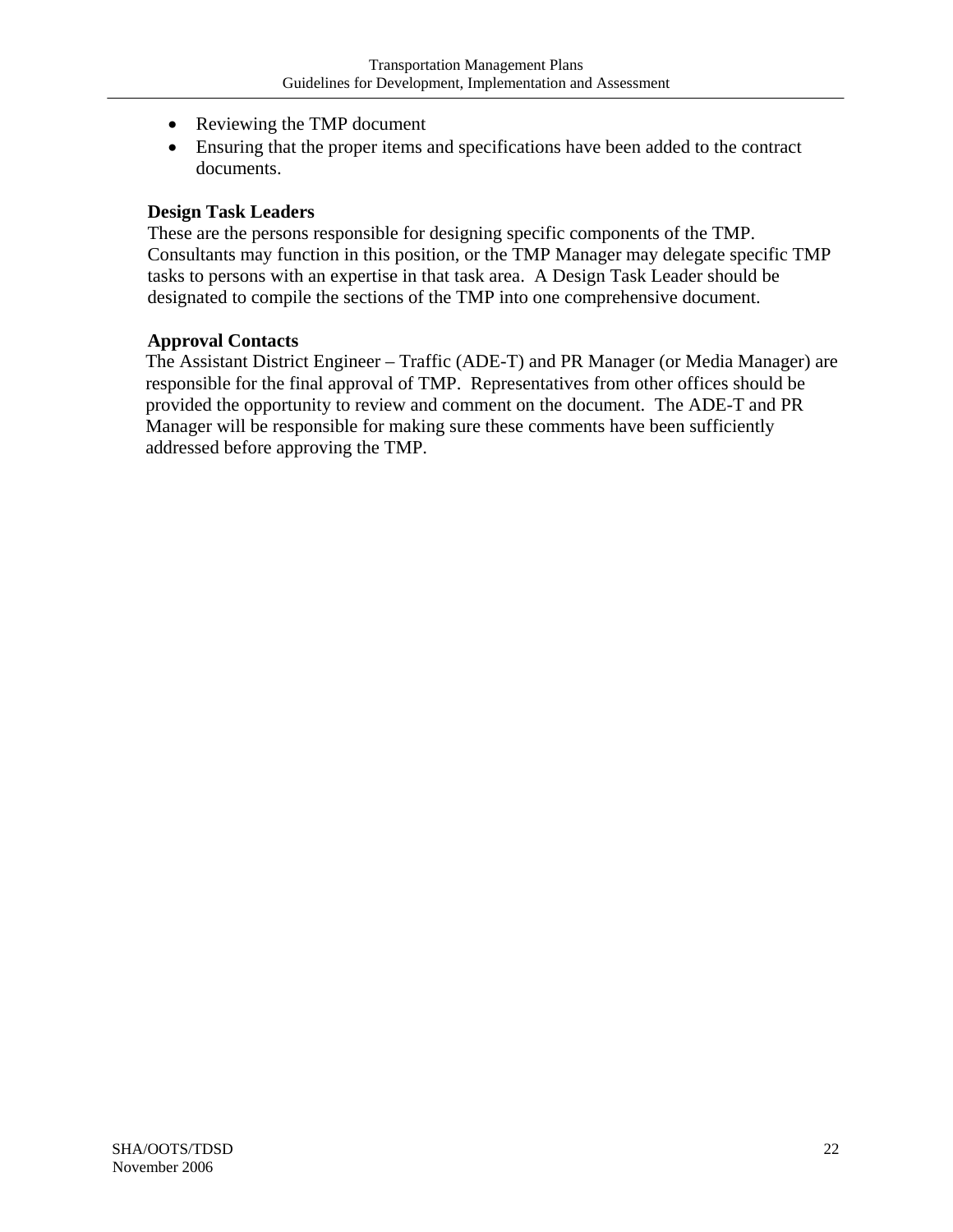# **3. DEVELOPING TMP STRATEGIES**

#### **3.1. WORK ZONE IMPACTS MANAGEMENT OVERVIEW**

Roadwork can range from simple maintenance tasks to complex construction and rehabilitation activities. Given the variety and complexity of projects, the challenge is to develop a TMP with strategies suited to the scale of the work zone impacts. There are three major steps in the development of traffic management strategies:

- Identify the type of traffic control required for the work.
- Identify potential work zone impacts.
- Identify work zone impact management strategies.

Note that these steps are part of a cyclical process. As the project progresses though various developmental stages and as more project-specific information becomes available, the type of traffic control selected, work zone impacts and impact management strategies should be reviewed and revised as necessary. Also during this process, worker safety should be considered.

The Work Zone Design Checklist in Appendix E is a useful tool for developing traffic control options, identifying potential impacts, and selecting work zone impact management strategies.

#### **3.1.1. Identify Type of Traffic Control**

Selection of the appropriate work zone type represents one of the most significant elements of a traffic control strategy. Other elements of a traffic control strategy that should be considered include length of the work zone, time of work, number of lanes, lane width, traffic speeds and right-of-way. Considering these and other factors, reasonable alternates can be narrowed to a selected few for further review. Typically, only a small number of feasible work zone alternates will emerge for a particular project and, in many cases, only one may be practical. Identification of these alternates at an early stage in the planning process can significantly reduce the analysis effort necessary. Identifying the type of traffic control required for a project is fundamental to determining its work zone impacts.

As a work zone planner or designer, when identifying traffic control options, there are several questions to ask regarding the general work zone setup, project timing, available detour routes, and roadside safety. These questions are presented in the Work Zone Design Checklist in Appendix E.

#### **3.1.2. Identify Work Zone Impacts**

Based on the type of traffic control, the work zone impacts can be identified. The work zone impacts should be described in brief in the maintenance of traffic alternative analysis (MOTAA). Examples of potential impacts include traffic delays,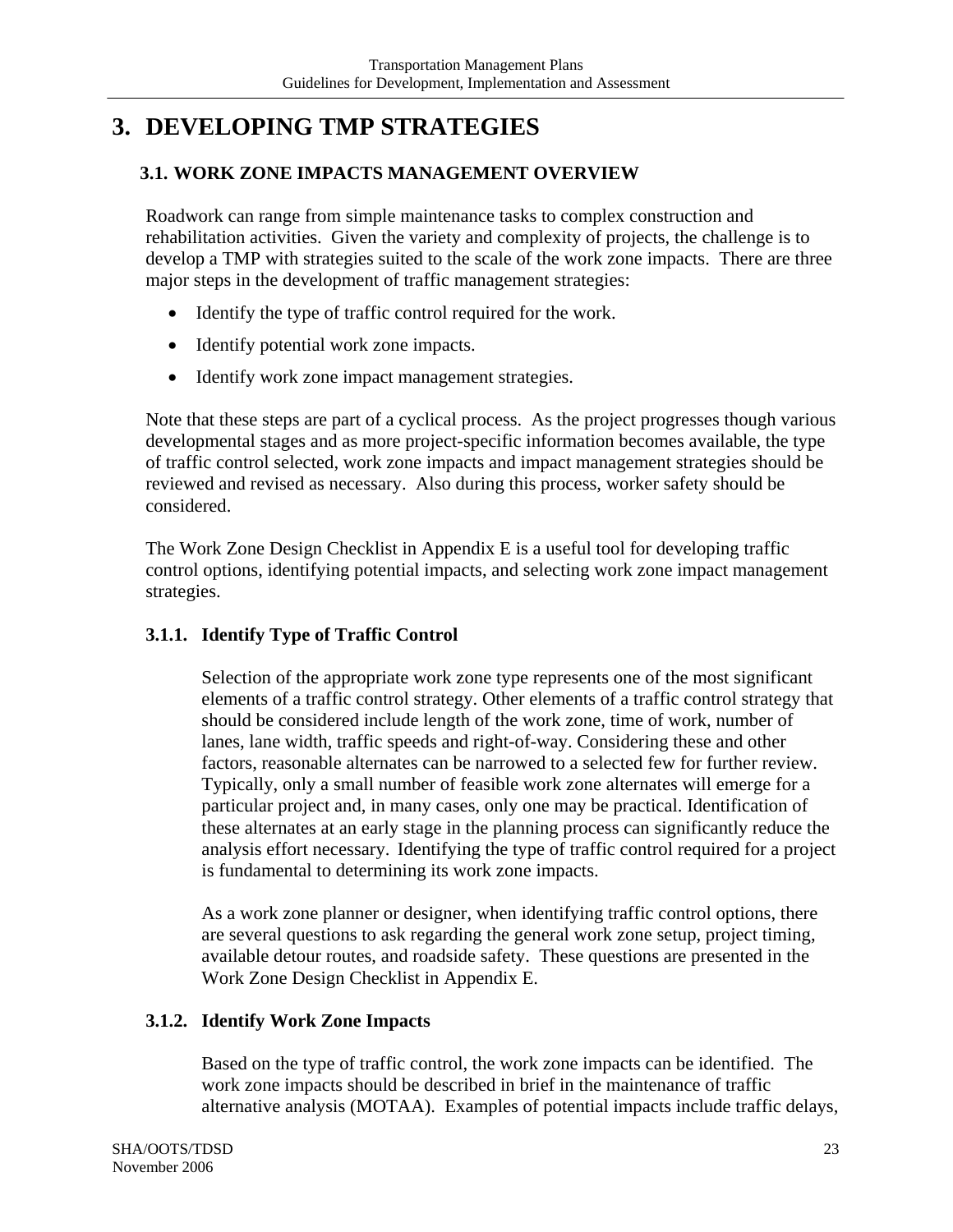environmental impacts, increased construction duration, and restricted emergency vehicle access. By identifying work zone impacts early on, designs can be altered to minimize impacts or funding can be programmed for impact management strategies.

#### **3.1.3. Identify Work Zone Impact Management Strategies**

For a given work activity, the work zone impact management strategies will vary depending on anticipated impacts and issues, such as the time of day work is scheduled, roadway configuration and the number of lanes affected. For all significant projects, in addition to traffic control, transportation operations and public information and outreach strategies must be developed. Strategies should be reviewed and adjusted to meet each project location and situation.

#### **3.1.4. Designing for Worker Safety**

Worker safety should be appropriately considered and managed as part of the project development process. In general, the following process should be followed for the consideration of worker safety:

- 1. Consider the application of appropriate positive protective strategies to avoid or minimize worker exposure to motorized traffic. Positive protective strategies include, but are not limited to, full road closures; ramp closures; crossovers; detours; and rolling roadblocks for work zone setup and removal.
- 2. Where exposure cannot be adequately managed through the application of the above strategies, reduce risk to workers through the use of appropriate positive protective devices (per SHA's Barrier Policy).
- 3. Where exposure and risk reduction is not adequate, possible or practical, manage risk through the application of appropriate intrusion countermeasures. A wide range of traffic intrusion countermeasures should be considered, in combination as appropriate. The countermeasures may include:
	- Uniformed law enforcement officers (Maryland State Police)
	- Signing and warning flags and lights on signs
	- Variable message signs and arrow boards
	- Longitudinal and lateral buffer space
	- Trained flaggers and spotters, as well as enhanced flagger station setups
	- Intrusion alarms
	- Rumble strips
	- Pace or pilot vehicles
	- Removal of misleading pavement markings
	- Channelizing device spacing reduction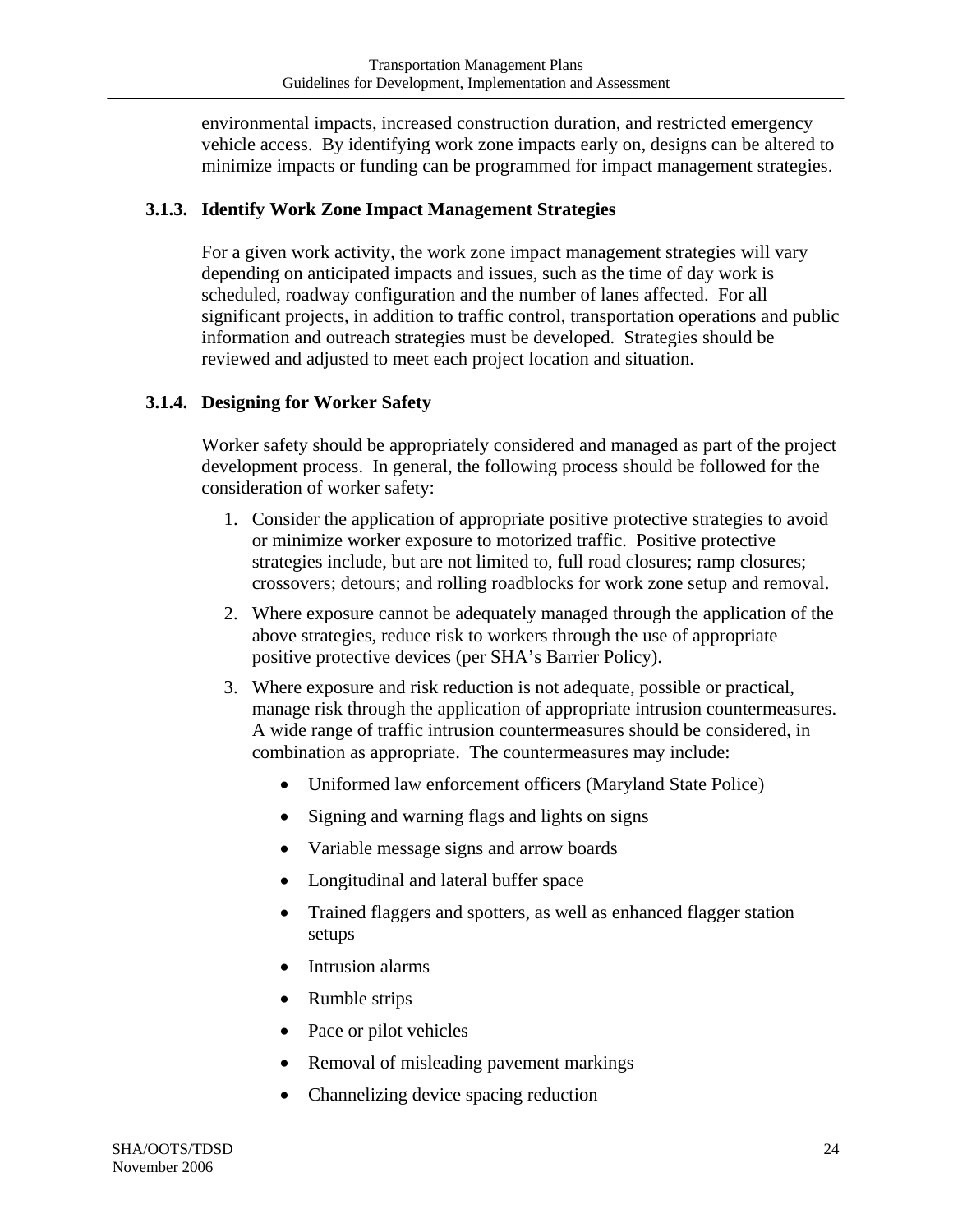- Work zone speed limit reduction
- Drone radar

#### **3.2. WORK ZONE IMPACTS MANAGEMENT STRATEGIES**

A variety of work zone impact management strategies can be used to minimize traffic delays, improve mobility, maintain or improve motorist and worker safety, complete roadwork in a timely manner, and maintain access for businesses and residents. The following sections provide brief summaries of various strategies that may be used during the development of a Transportation Management Plan. These strategies must be reviewed and adjusted to address each project location and situation. Note that the strategies discussed in these sections are not all inclusive, but offer a large number to consider, as appropriate, in developing TMPs. Other options may be applicable for the project under consideration.

Individual strategies may fall into multiple categories. For example, Variable Message Signs are a traffic control device as defined by the MUTCD; however, they can be used for motorist information and work zone ITS applications as well.

This section is intended to be a reference for selecting work zone management strategies. Refer to Appendix F for a summary of work zone impact management strategies. Appendix G, FHWA's Work Zone Management Strategy Matrix also contains helpful information on determining when the strategies should be considered, pros/cons, and whether the strategies are likely to improve mobility and/or safety.

#### **3.2.1. Temporary Traffic Control**

Temporary traffic control strategies and devices are used to facilitate traffic flow and safety through and around work zones. Standards, guidance, and other information regarding the proper use of traffic control strategies and devices are provided in Part 6, Temporary Traffic Control, of the MUTCD. Traffic control plans should be developed to construct the corridor improvements using a construction sequencing scheme that completes the project in the shortest possible time frame, focuses early efforts on areas that currently exhibit the highest levels of congestion, and provides safe, quality construction operations.

- Temporary Traffic Control Strategies Traffic control strategies can be used to accommodate road users within the work zone or the adjoining corridor in an efficient and safe manner. They are also used to provide adequate access to the roadway for the required construction, maintenance, or utility work and to provide safety for the worker.
- Temporary Traffic Control Devices The MUTCD provides standards, guidelines and other information pertaining to installing, maintaining and operating traffic control devices on streets and highways. Part 6 of the MUTCD, "Temporary Traffic Control", addresses safety, mobility, and constructability issues in work zones.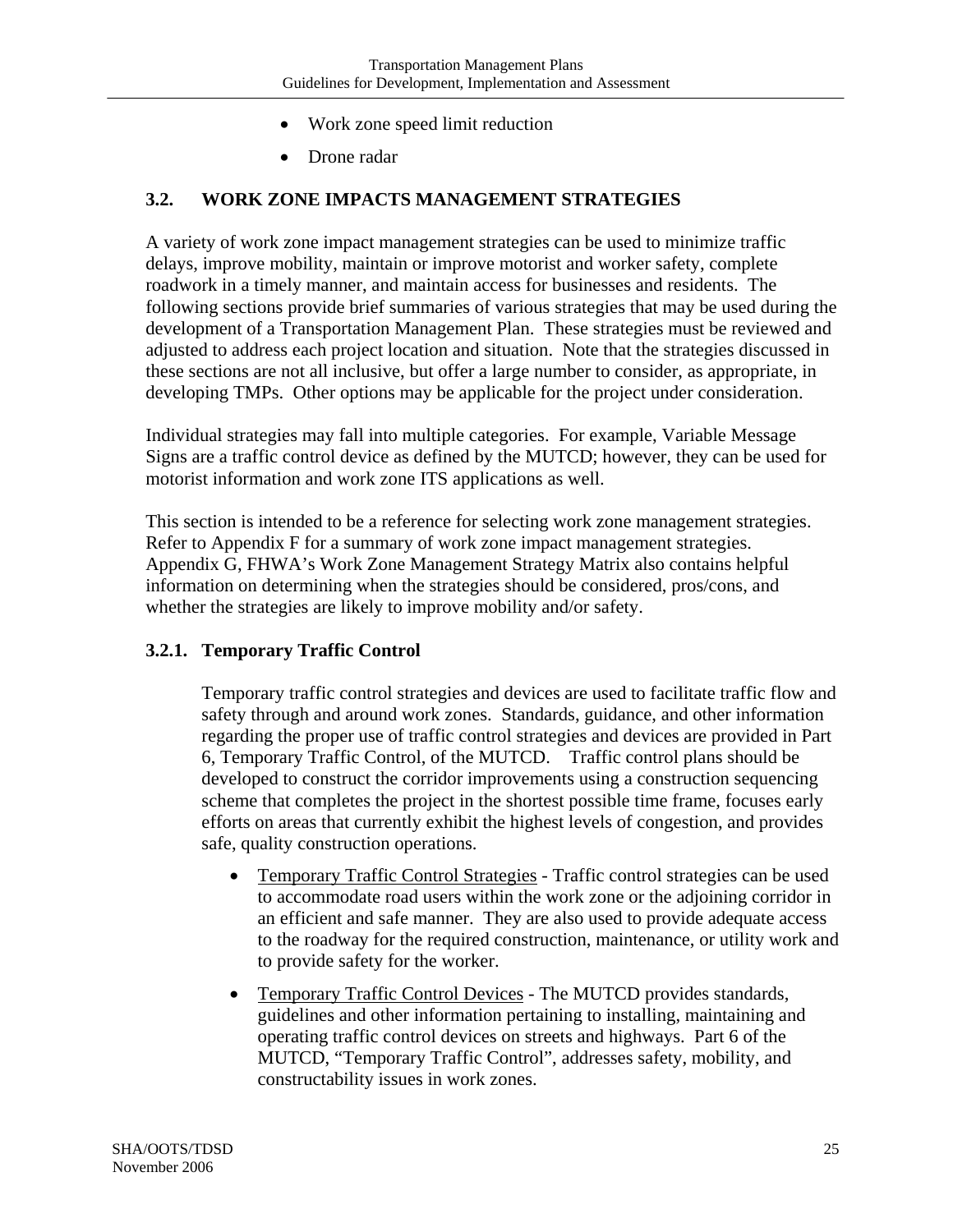#### **3.2.2. Project Coordination, Contracting, and Accelerated Construction Methods**

Project coordination, contracting, and accelerated construction strategies have the potential to reduce traffic impacts and project duration.

- Project Coordination Project coordination, done early in the planning and design process, has the potential to reduce safety and mobility impacts, as well as project delays and duration.
- Contracting Strategies Contracting strategies typically involve contractual agreements to reduce the project duration or traffic impacts.
- Accelerated Construction Techniques These techniques involve the use of special materials or precast items to minimize the duration of construction or maintenance activities where traffic restrictions need to be minimized and when work activities need to be completed during night or weekend periods to allow reopening of travel lanes for normal weekday travel.

#### **3.2.3. Transportation Operations Strategies**

Transportation operations (TO) strategies are used to mitigate work zone impacts through the use of improved transportation operations and management of the transportation system. TO strategies include demand management, corridor/network management, work zone safety management, and enforcement strategies:

- Demand Management Strategies The objective of demand management strategies is to increase the normal person movement capacity of a freeway corridor.
- Corridor/Network Management Strategies Corridor/network management strategies optimize traffic flow through the work zone corridor and adjacent roadways by using various traffic operations techniques and technologies.
- Work Zone Safety Management Strategies This category includes devices, features, and management procedures used to address traffic safety concerns in work zones.
- Work Zone Intelligent Transportation Systems (WZ-ITS) Using intelligent transportation systems in work zones has the potential to make traffic flow through and around the work zone safer and more efficient. WZ-ITS involve the use of electronics, computers, and communications equipment to collect information, process it, and take appropriate actions. ITS technology can be applied in work zones to monitor and manage traffic, provide traveler information, or track and evaluate contract incentives/disincentives (performance-based contracting). WZ-ITS technology may also be applied to enhance the safety of both the road user and worker or increase capacity.
- Police Traffic Services The use of police traffic services in construction and maintenance work zones has proven to be effective in enhancing the safety of road workers and motorists. The primary reasons to utilize police services in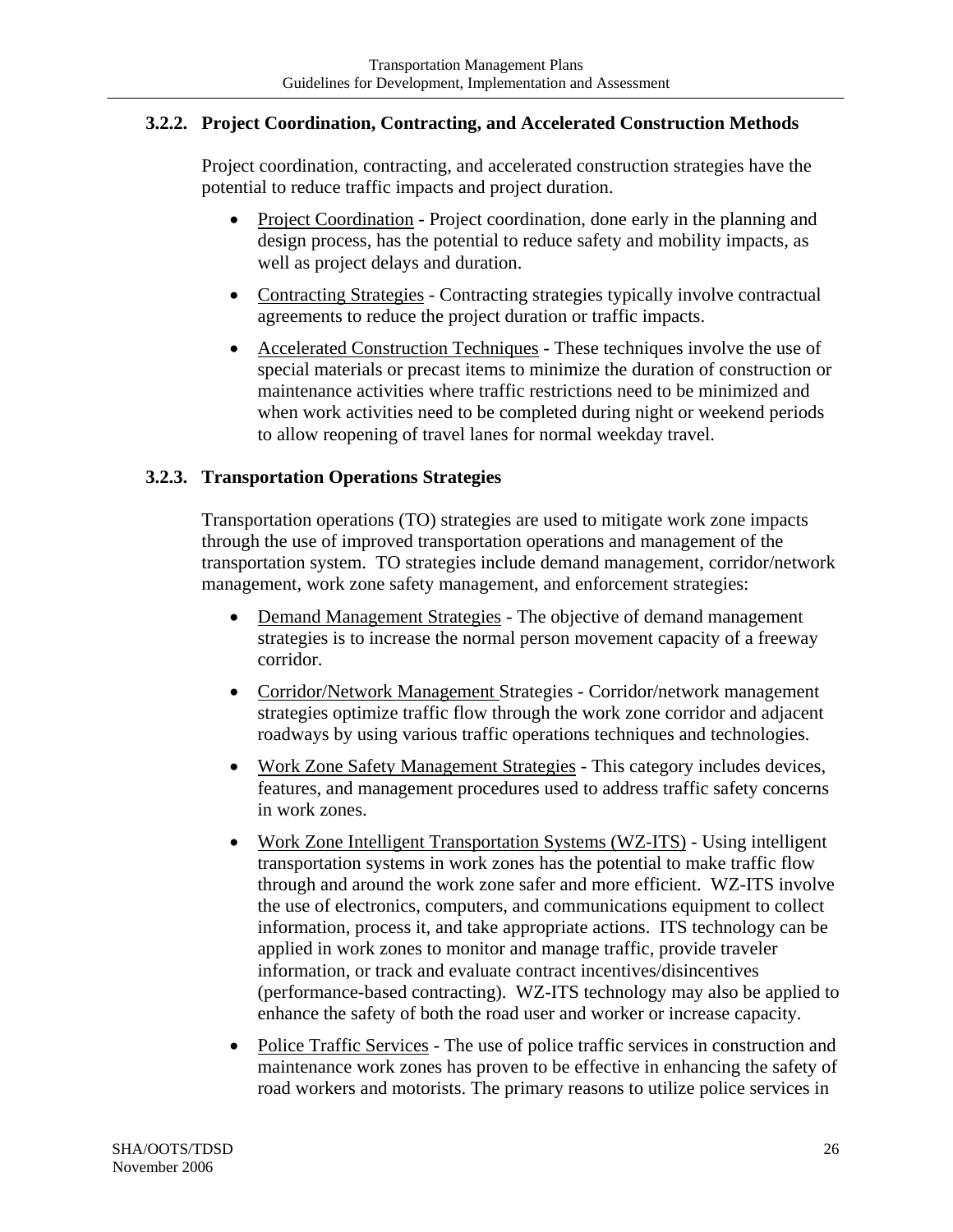work zones include speed control, enforcement, traffic incident/accident management, traffic control, and increased work zone visibility.

#### **3.2.4. Public Information and Outreach Strategies**

Public information and outreach (PI&O) is an essential and vital component of all TMPs. The goals of the PI&O strategies are to:

- 1. Improve public awareness/understanding of the project.
- 2. Modify travel habits to reduce traffic congestion during the project.
- 3. Promote project support.

The public information campaign may need to start prior to project construction. The purpose of this approach is to make the public aware of the project and potential impacts prior to construction, and to inform the public about the construction status and the available TMP program elements such as alternative travel routes, additional shuttle service, park-and-ride lots, or improved transit services.

Early public involvement, particularly by impacted communities and businesses, in the development of the TMP and keeping them informed throughout construction is essential both to identify potential impacts and to ensure that effective mitigation strategies are developed and implemented.

Public awareness strategies and motorist information strategies are important considerations in any PI&O campaign. Refer to Appendix H for details on specific PI&O strategies.

- Public Awareness Strategies Public awareness strategies include various methods to educate and reach out to the public, businesses, and the community concerning the project and work zone.
- Motorist Information Strategies The goal of motorist information strategies is to provide current and/or real-time information to drivers on the road during the construction of the project. These elements are important components of any project where alternate routing is a practical alternative.

#### **3.2.5. Incident Management Strategies**

On highways already constricted by construction, further reduction in capacity caused by accidents or vehicular breakdowns can compound adverse impacts to motorists. Provisions can be made to have standby tow trucks or vehicles equipped with push bumpers on site or close at hand to minimize response time and reduce the effect on traffic flow. Incident management strategies need to be incorporated into the work zone design or impact management plan. Refer to Appendix F for how work zone impact management strategies may be used for incident management.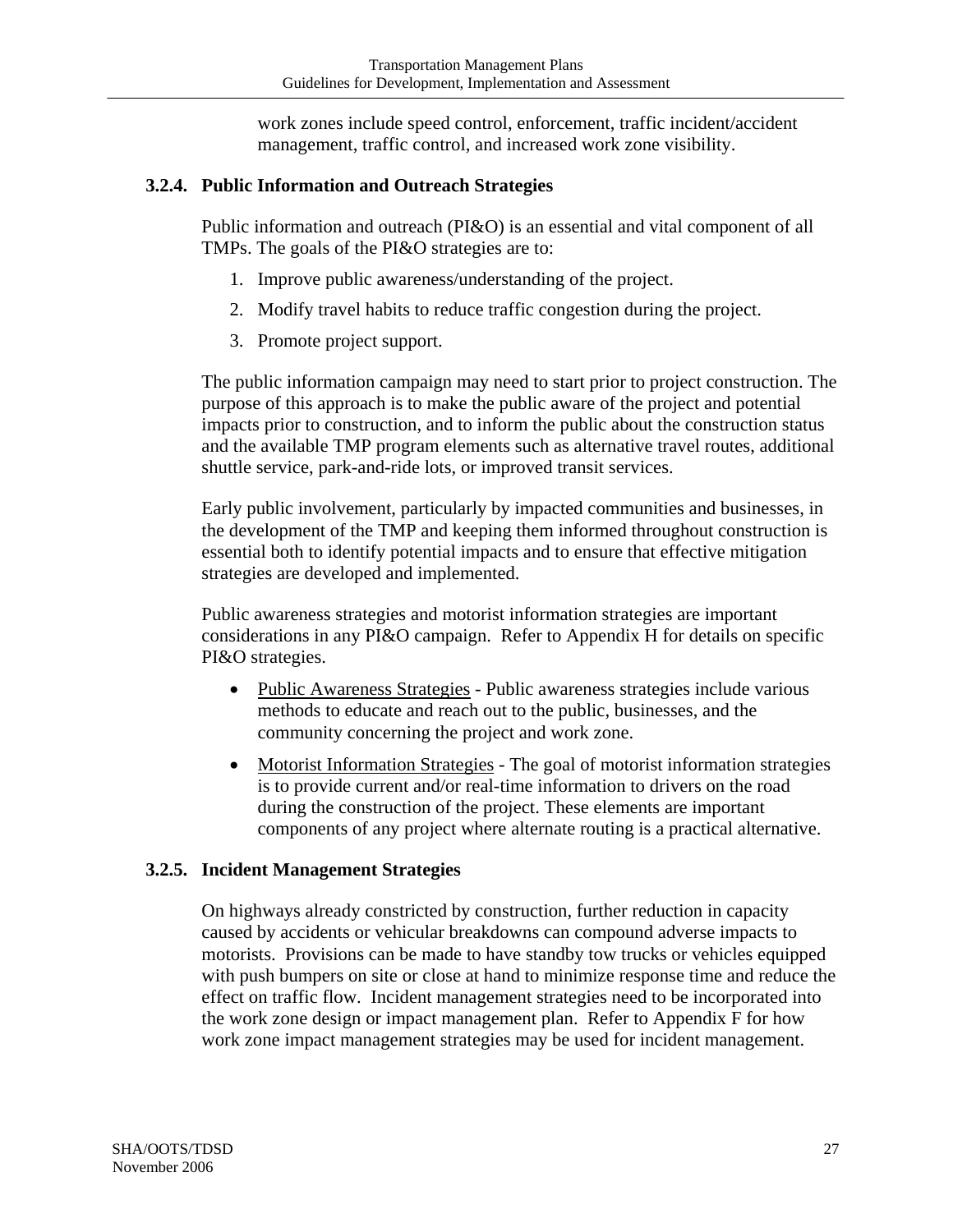# **4. TMP DOCUMENTATION**

This section contains a comprehensive list of the components that could be included in a Transportation Management Plan (TMP) report. The order, terminology and inclusion of components may vary from project to project. The level of detail of the TMP will reflect the level of potential work zone impacts of the project.

The components discussed in this section include elements of the TMP document itself, as well as elements for TMP implementation and evaluation. The following table summarizes the TMP components. Individual TMP components are described in more detail in the subsections that follow the table.

|    | <b>TMP Component</b>                                                                    | $\checkmark$ |
|----|-----------------------------------------------------------------------------------------|--------------|
| 1. | <b>Introductory Material</b>                                                            |              |
|    | <b>Cover Page</b><br>Ξ                                                                  | □            |
|    | <b>Licensed Engineer Stamp</b><br>ο                                                     | $\Box$       |
|    | <b>Table of Contents</b><br>٠                                                           | $\Box$       |
|    | List of figures<br>Π.                                                                   | $\Box$       |
|    | List of tables<br>$\blacksquare$                                                        | □            |
|    | List of abbreviations and symbols<br>$\blacksquare$                                     | П            |
|    | Terminology<br>٠                                                                        | П            |
| 2. | <b>Executive Summary</b>                                                                | $\Box$       |
| 3. | <b>TMP Roles and Responsibilities</b>                                                   |              |
|    | <b>TMP</b> Coordinator<br>$\blacksquare$                                                | $\Box$       |
|    | <b>TMP</b> Team<br>$\blacksquare$                                                       | □            |
|    | <b>TMP Implementation Task Leaders</b><br>$\blacksquare$                                | П            |
|    | <b>Approval Contact(s)</b><br>п                                                         | $\Box$       |
|    | <b>Emergency Contacts</b><br>٠                                                          | $\Box$       |
| 4. | <b>Project Description</b>                                                              |              |
|    | Project background<br>п                                                                 | П            |
|    | Project type<br>п                                                                       | □            |
|    | Project area/corridor<br>$\blacksquare$                                                 | $\Box$       |
|    | Project goals and constraints<br>п                                                      | $\Box$       |
|    | Proposed construction phasing/staging<br>п                                              | $\Box$       |
|    | General schedule and timeline<br>$\blacksquare$                                         | $\Box$       |
|    | Need for detours<br>$\blacksquare$                                                      | $\Box$       |
|    | Related projects<br>п                                                                   | $\Box$       |
| 5. | <b>Existing and Future Conditions</b>                                                   |              |
|    | Data collection and modeling approach<br>٠                                              | $\Box$       |
|    | п<br>Existing roadway characteristics (roadway classification, # lanes, geometry, etc.) | $\Box$       |
|    | Existing and historical traffic data (volumes, speed, capacity, v/c ratio, truck<br>П   | П            |
|    | percentages, congestion, peak traffic hours)                                            |              |
|    | Existing traffic operations (signal timing, traffic controls)<br>п                      | П            |
|    | Crash data<br>$\blacksquare$                                                            | □            |
|    | Stakeholder concerns/issues<br>п                                                        | П            |
|    | Traffic predictions during construction (volume, delay, queues)<br>$\blacksquare$       | □            |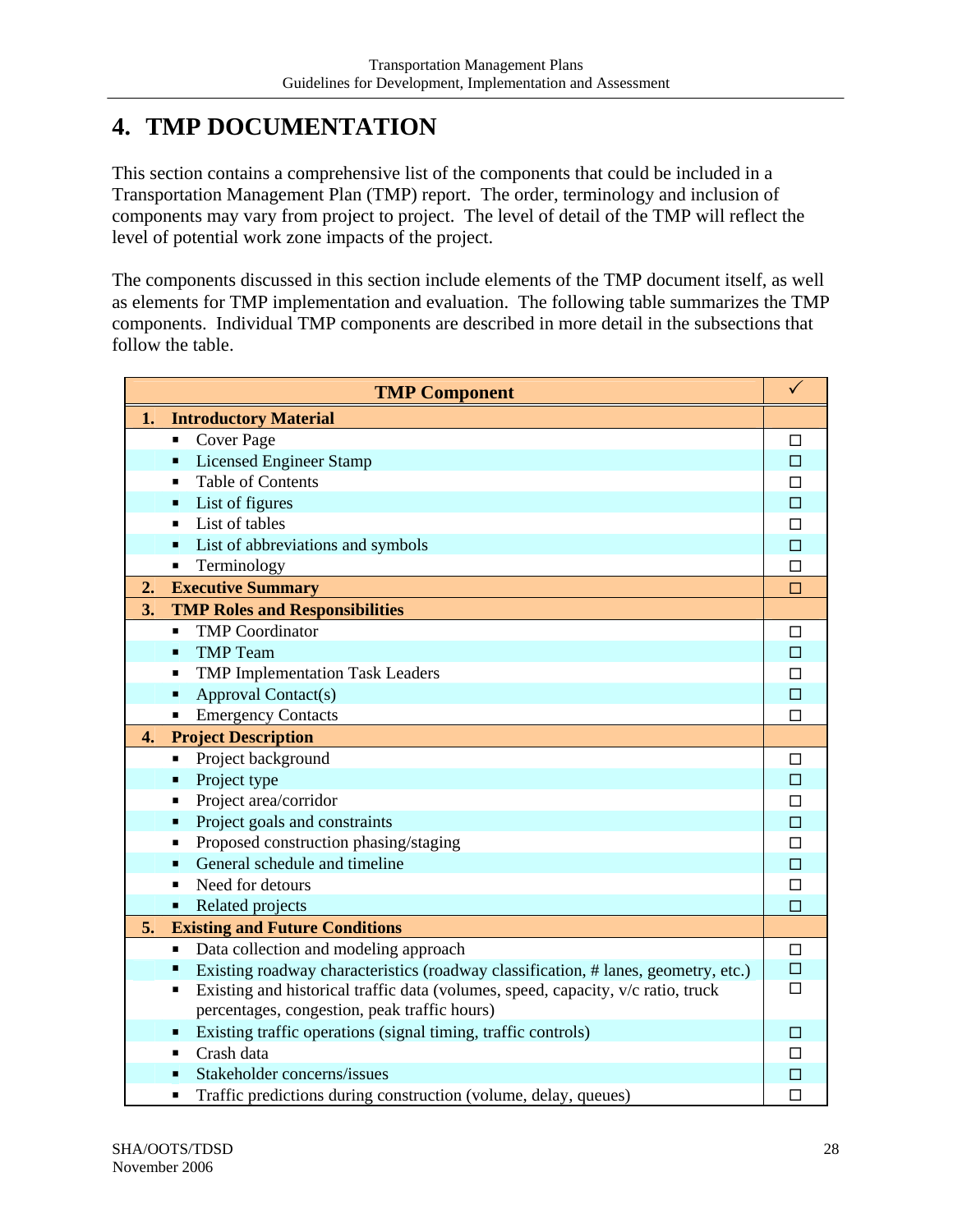|     | <b>TMP Component</b>                                                                         |                |
|-----|----------------------------------------------------------------------------------------------|----------------|
| 6.  | <b>Work Zone Impacts Assessment Report</b>                                                   |                |
|     | Qualitative summary of anticipated work zone impacts<br>п                                    | П              |
|     | Impacts assessment of alternative project design and management strategies<br>$\blacksquare$ |                |
|     | Construction approach/phasing/staging strategies                                             | □              |
|     | - Work zone impacts management strategies                                                    | П              |
|     | Traffic analysis results<br>$\blacksquare$                                                   | П              |
|     | Traffic analysis strategies<br>Ξ.                                                            | $\Box$         |
|     | Measures of effectiveness                                                                    | $\Box$         |
|     | Analysis tool selection methodology and justification                                        | $\Box$         |
|     | Analysis results<br>-                                                                        | $\Box$         |
|     | <b>Selected Alternative</b><br>$\blacksquare$                                                | $\Box$         |
|     | Construction approach/phasing/staging strategy selected                                      | П              |
|     | Work zone impacts management strategies selected                                             | П              |
| 7.  | <b>TMP Monitoring</b>                                                                        |                |
|     | Monitoring requirements<br>$\blacksquare$                                                    | □              |
|     | <b>Evaluation report</b><br>п                                                                |                |
| 8.  | <b>Public Information and Outreach Plan</b>                                                  | П              |
| 9.  | <b>Incident Management</b>                                                                   |                |
|     | Trigger points<br>$\blacksquare$                                                             | $\Box$         |
|     | Decision and phone tree<br>$\blacksquare$                                                    |                |
|     | Contractor's contingency plan<br>п                                                           |                |
|     | Standby equipment or personnel                                                               |                |
| 10. | <b>TMP Implementation Costs</b>                                                              |                |
|     | Itemized costs<br>$\blacksquare$                                                             | П              |
|     | Cost responsibilities/share opportunities<br>п                                               |                |
|     | Funding source(s)<br>٠                                                                       |                |
| 11. | <b>Special Considerations (As Needed)</b>                                                    | П              |
| 12. | <b>Attachments (As Needed)</b>                                                               | $\blacksquare$ |

#### **4.1. INTRODUCTORY MATERIAL**

This section contains introductory material for the report. Components may include:

- **Cover Page** The cover page should contain the title/project name, date, and the name of the agency and/or person responsible for the report with contact information.
- **Transportation Management Plan Approvals** Include the name of the project, a statement that the TMP was developed under the direction of a licensed engineer, and the signature, printed name and license stamp of the engineer responsible for the development of the TMP. Engineering for the TMP and TCP must be performed under the direction of an appropriate professional that is registered in the State of Maryland.
- **Table of Contents** The table of contents lists the sections and subsections of the report with their page numbers.
- **List of Figures** List of figures and associated page numbers.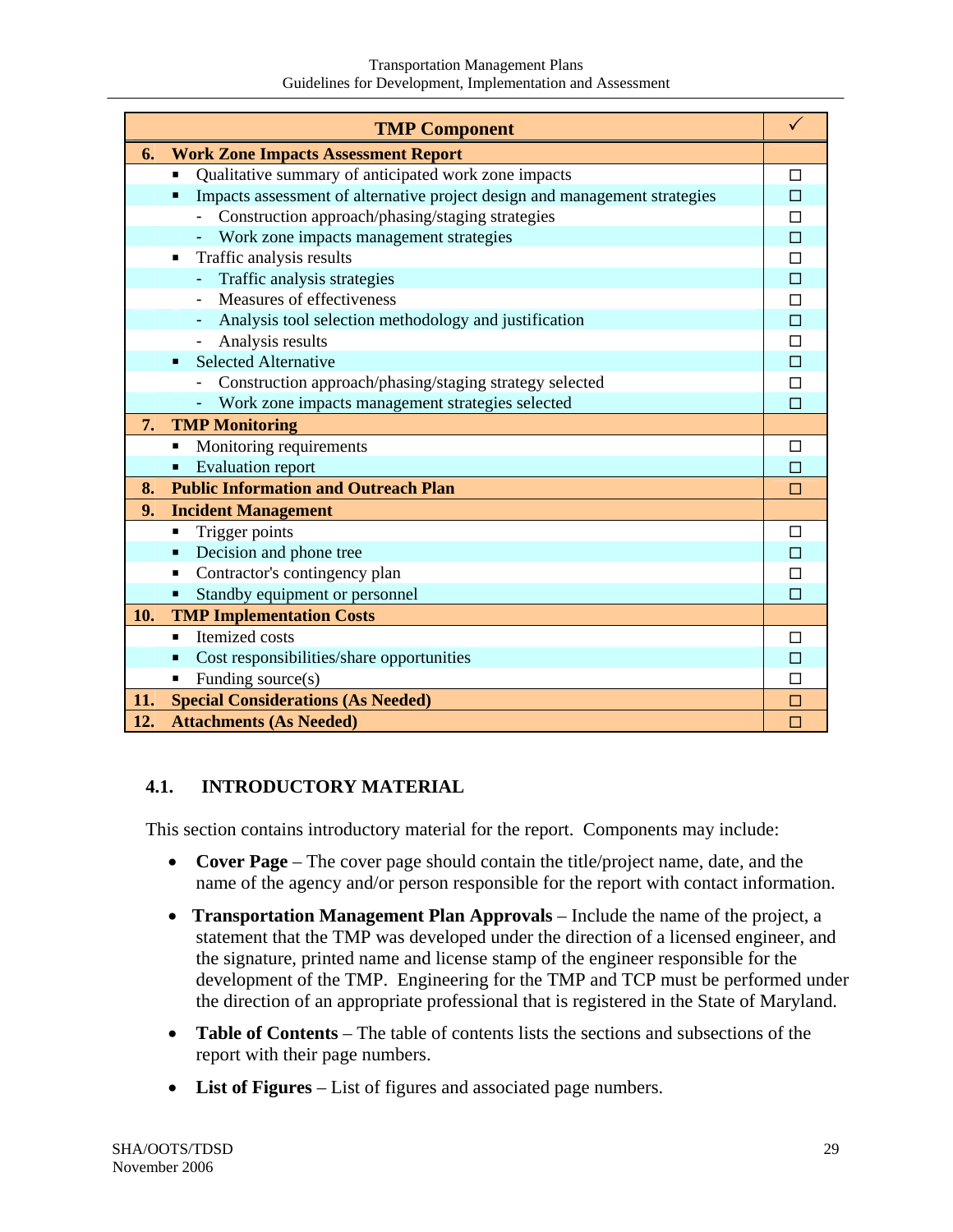- **List of Tables** List of tables and associated page numbers.
- **Abbreviations and Symbols** Lists repeated abbreviations and mathematical symbols in alphabetical order.
- **Terminology** Describes/defines key technical terms found in the report.

#### **4.2. EXECUTIVE SUMMARY**

The executive summary should include a brief overview and summary of the project, general approach, selected construction phasing and staging approach(es), anticipated work zone impacts of the project, the chosen TMP strategies, cost estimate for implementing the TMP, and conclusions/recommendations for the project.

#### **4.3. TMP ROLES AND RESPONSIBILITIES**

The roles and responsibilities for the development, implementation, monitoring and evaluation of the TMP should be documented. These may include, but are not limited to:

- **TMP Coordinator** The person/company responsible for the overall development of the TMP.
- **TMP Team** Identify stakeholders and other TMP Team members who were involved in the development and review of the TMP.
- **TMP Implementation Task Leaders** These are the project engineers responsible for implementing specific tasks recommended by the TMP. This should include contact information for the person in the Office of Communications who is responsible for PI&O support during construction.
- **Approval Contact(s)** The person or persons who need to give final approval to the TMP.
- **Emergency Contacts** List of known contact persons for each emergency service agency, including police, fire, and ambulance.

#### **4.4. PROJECT DESCRIPTION**

The project description component of the TMP presents the scope and definition of the project. Much of this information will have already been gathered as part of Project Planning and Preliminary Engineering. It may include:

- **Project Background** The project background includes a brief description of the project, its purpose, and its developmental history. It may also include additional information related to the project, roadway, or study area.
- **Project Type** The nature of the project, which may range from capital projects, new construction, rehabilitation, major maintenance, to routine maintenance, is identified here.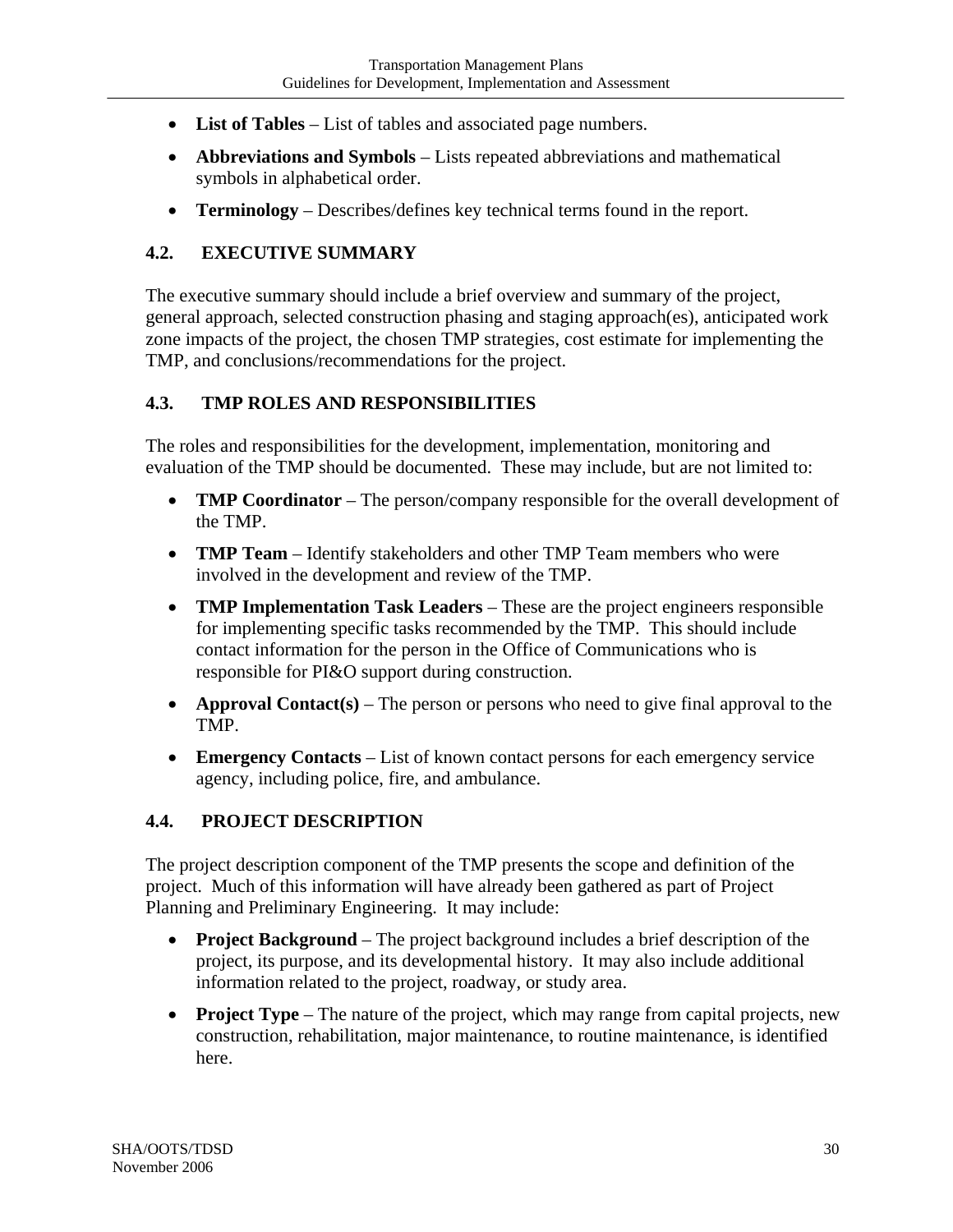- **Project Area/Corridor** The component describes physical extents of the construction or maintenance work, as well as the estimated region(s) and corridor(s) that may be affected by the project. Using a map to how this information is recommended.
- **Project Goals and Constraints** A brief listing of the goals, benefits, and challenges that are expected by this project.
- **Proposed Construction Phasing/Staging**  This includes the project phasing, land and/or facility closure strategies, whether HOV/temporary lanes/shoulders will be used for general traffic, ramp/interchange closures, construction strategies, lane closure hours, duration, etc. Identify holiday, event, seasonal and/or night time restrictions. The Sequence of Construction and Traffic Control Plans should be provided separately.
- **General Schedule and Timeline**  The start and finish dates for the project and phasing schedule (if appropriate), including all major milestones and planned shut down times for events for winter, environmental windows, etc.
- **Need for Detours** Include where detours are identifies for staging purposes or for alternate routes for contingencies. Detour plans should be provided separately.
- **Related Projects** Other on-going or planned projects in the vicinity of the project area that may cause cumulative impacts to the region(s) and corridor(s).

## **4.5. EXISTING AND FUTURE CONDITIONS**

This TMP component provides information on existing and anticipated future (i.e. during construction) conditions in the study area including traffic, safety, and business and community access. While the level of detail will vary based on the project, it should consider:

- **Data Collection and Modeling Approach** A brief discussion on how existing traffic data and information was obtained and what approach was use to estimate conditions during construction. Include a brief discussion on the growth rates used for analysis, including the source and any assumptions.
- **Existing Roadway Characteristics** This included a history of roadways in the study area, roadway classification(s), number of lanes, geometrics, and urban/suburban/rural.
- **Existing and Historical Traffic Data –** This includes measures such as volumes, speed, capacity, volume to capacity ratio, truck percentage, queue length, peak traffic hours, through versus local traffic, etc. Historical traffic data should be no more than three (3) years old.
- **Existing Traffic Operations –** This includes signal timing, delay, and traffic control types.
- **Accident History** Where feasible, an accident history including number and type of crashes should be documented.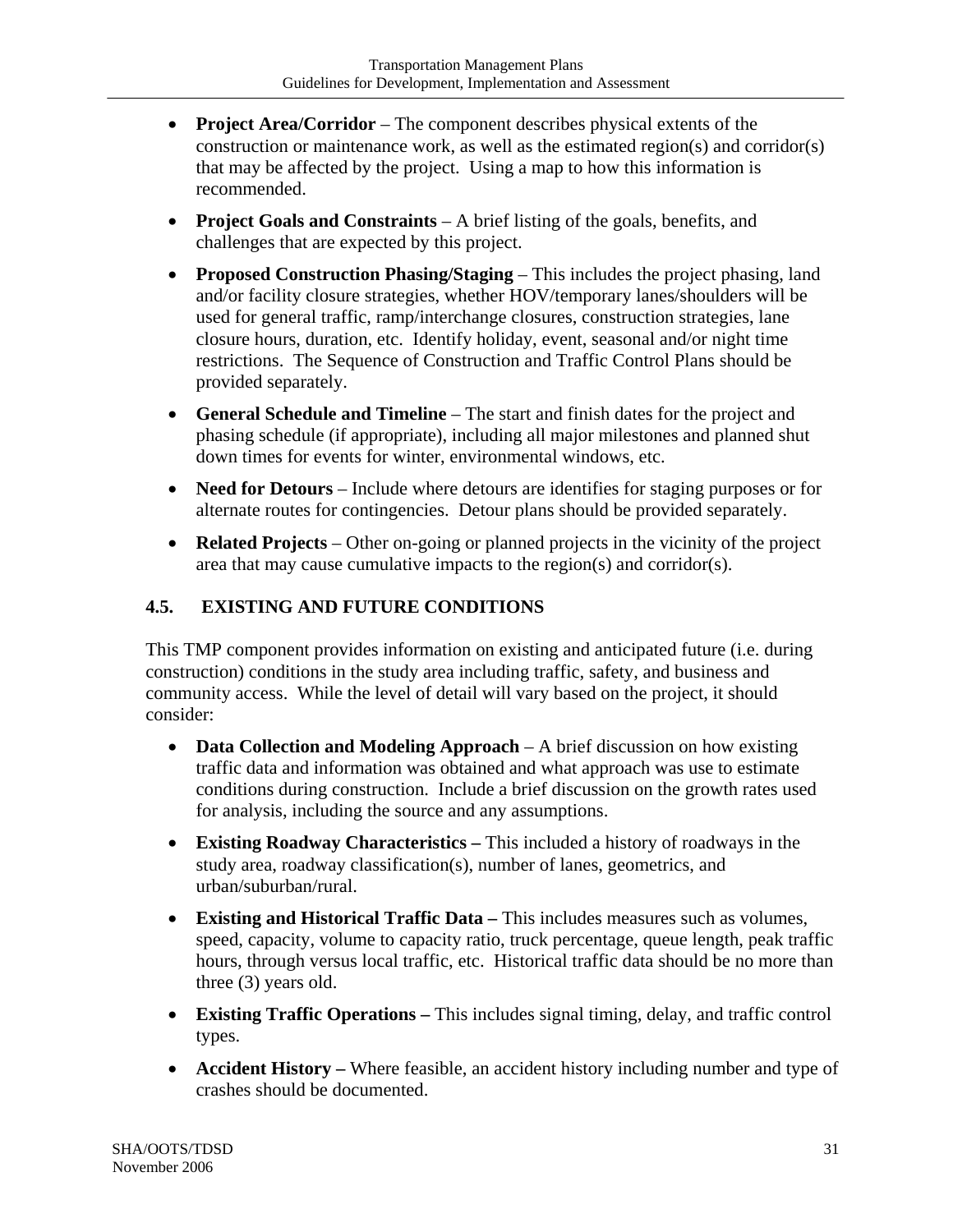- **Stakeholder Concerns/Issues –** Include a list of project stakeholders and others potentially impacted by the project. Input from the community and business representatives and other stakeholders should be included and prioritized to address local concerns.
- **Traffic Mobility Issues –** List major events that have the potential to impact mobility during the project.
- **Traffic Predictions During Construction (Volume, Delay, Queues)** Based on existing and historical data, traffic growth rates, and the modeling/estimating approach used, estimates of traffic and safety during construction should be developed and documented. Future estimates should be compared to the existing data.

#### **4.6. WORK ZONE IMPACTS ASSESSMENT**

A work zone impacts assessment may include:

- **Qualitative Summary of Anticipated Work Zone Impacts** This involves a brief discussion on how the project is expected to impact its vicinity, including major corridors, local streets, how traffic patterns are expected to change, and an estimate on how traffic demand might change due to the project.
- **Summary of Maintenance of Traffic Alternative Analysis (MOTAA)** Summary of the MOTAA conducted during planning should include:
	- List of staging/phasing and traffic control options investigated for the selected alternative only. MOT options examined for other design alternatives need not be included in the TMP.
	- Summarize constraints of each MOT option, anticipated impacts, and costs.
- **Impacts Assessment of Alternative Project Design and Management Strategies** This is a discussion on how the project's work zone design and other mitigation efforts would impact the project area, how they would affect each other, and how they might adversely impact specific areas, if any.
	- **Construction Approach/Phasing/Staging Strategies**  Include any additional staging/phasing/MOT options investigated since the completion of the MOTAA. As the design evolves, there may be a need to revise construction strategies. Impacts should be investigated for new strategies in a similar approach as was taken in the MOTAA. Minimally, the new construction strategies should be investigated for impacts on:
		- Access to communities and businesses
		- Decision sight distance (especially at on-ramps)
		- Ramp capacity
		- Right-of-way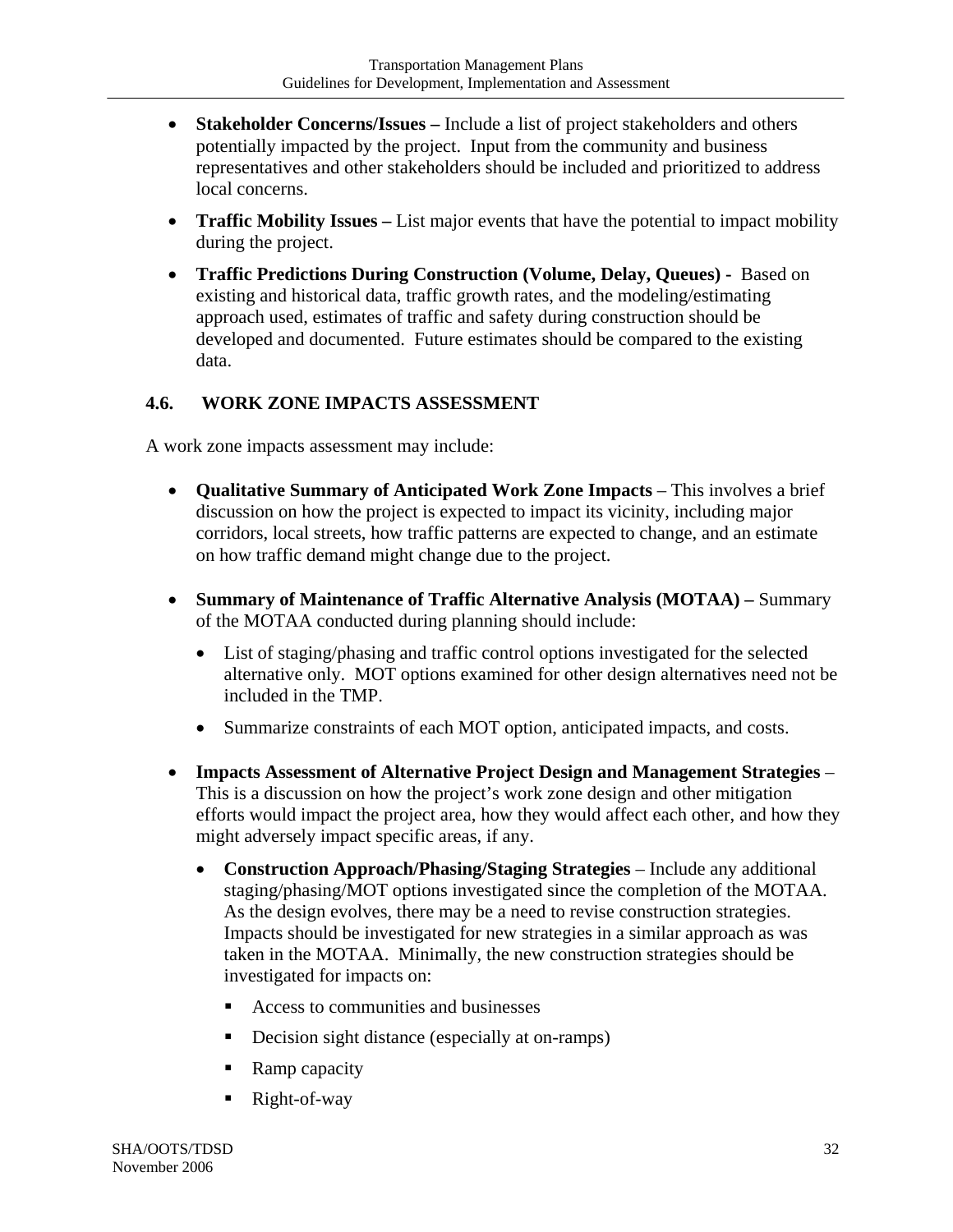- Environment (wetlands, noise, historical, etc.)
- Bridge widths
- Earthwork, retaining walls, pier clearances, profile differences, etc.
- Ability to maintain existing drainage, utility, and lighting systems
- **Pedestrian and bicycle facilities**
- Construction duration
- Constructability and construction equipment access
- Emergency services (fire, ambulance, police, hospitals)
- Over-height, over-weight vehicles
- Public safety (workers and traveling public)
- Traffic and mobility (see Traffic Analysis below)
- Construction and MOT costs
- **Work Zone Impacts Management Strategies** List work zone impact management strategies considered (recommended, and considered but rejected) and discuss feasibility and anticipated traffic or safety impacts. Section 3 of this document lists a variety of work zone impact management strategies for consideration. Appendices E and F provide helpful information for determining when the strategies should be considered, pros/cons, and whether the strategies are likely to improve mobility and/or safety. Strategies may include:
	- Temporary traffic control strategies and devices
	- Project coordination, contracting and accelerated construction strategies
	- Demand management strategies
	- Corridor/network management strategies
	- Work zone safety strategies
	- Work zone ITS
	- Police traffic services
	- Public awareness strategies
	- **Motorist information strategies**
	- Incident management strategies

For cost effectiveness, constructability needs to be balanced with the work zone transportation management strategies in order to best serve the public, construction workers, and agency. There maybe more than one option for addressing safety and mobility during construction. In order to decide which option is appropriate, the benefits and costs of the strategies should be estimated and compared. The cost evaluation may consider on-site costs (e.g. strategy implementation, right-of-way,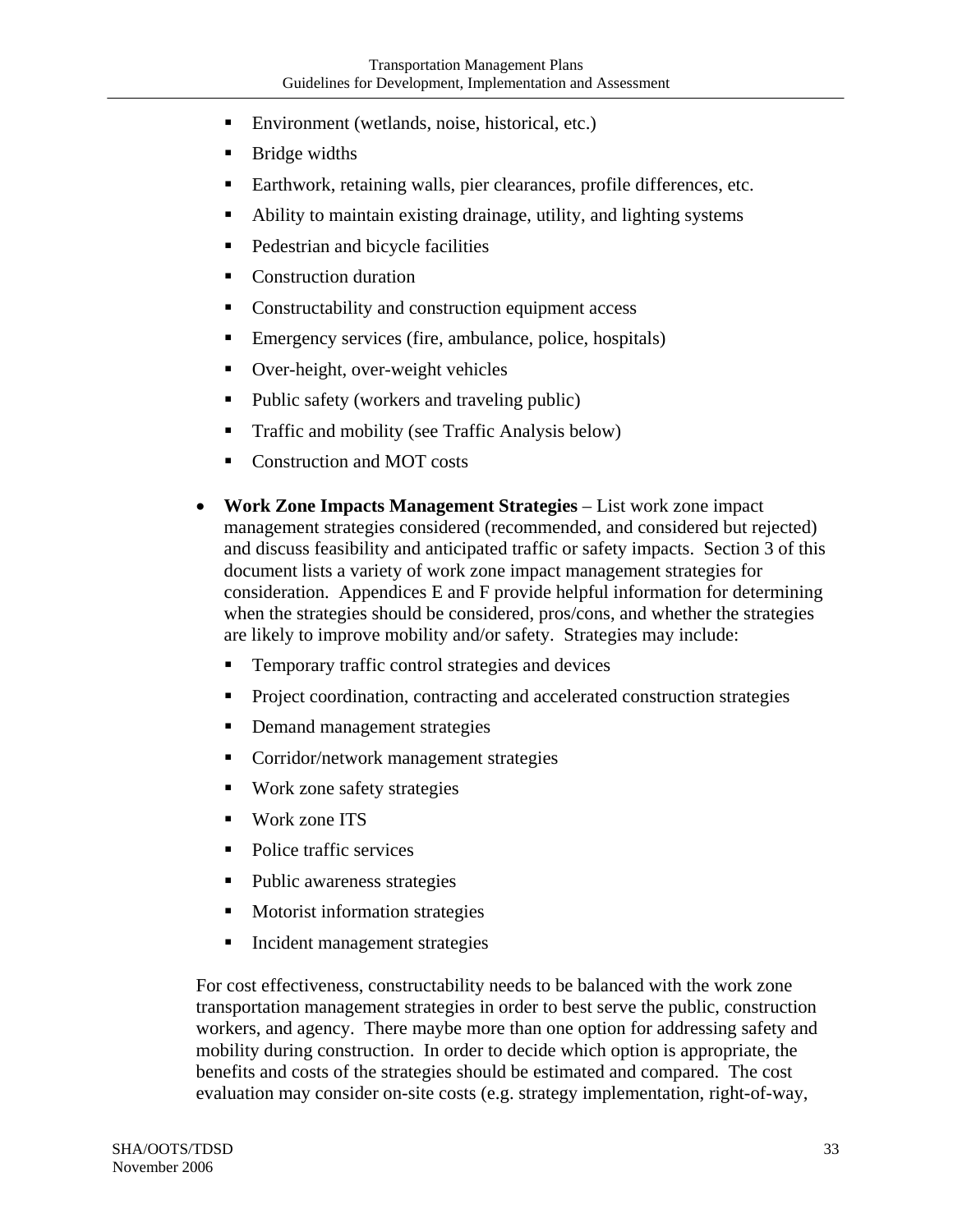environmental, delay, safety, accessibility to businesses and community, user costs), and detour costs, both capital and operating. Comparing the cost to implement work zone impact management strategies to the reduction in user delay costs may be an effective measure.

Where appropriate, strategies should be documented on plan sheets, in separate plans (PI&O), in specifications and/or special provisions, and in construction estimates.

- **Traffic Analysis** 
	- **Traffic Analysis Strategies**  If not previously discussed, include a brief description on how the expected future (construction) traffic conditions were determined. Any traffic reduction factors or other parameters assumed for the calculations should be documented.
	- **Identify Measures of Effectiveness** List the measure of effectiveness used for the analysis, such as capacity, volume queue, speed, travel time, diversion, safety, noise, environmental, adequacy of detour routes, cost effectiveness, etc.
	- **Analysis Tool Selection Methodology and Justification** List the traffic analysis tools used. Include a brief summary on how the tool was selected and criteria used to select the most appropriate tool.
	- **Analysis Results** Compare existing and construction traffic conditions and operations, with and without the TMP impact management strategies. Traffic analysis should also address, in more quantitative manner than the staging impacts assessment, the impacts on:
		- Access to residences and businesses
		- Access for pedestrians, bicyclists and persons with disabilities
		- Emergency service impacts (fire, ambulance, police, hospitals)
		- **Safety**
		- Adequacy of detour routes
		- School bus operations
		- Bus operations and stops
		- Other transit services
		- Seasonal impacts (beach traffic, etc.)
		- Cost effectiveness
- **Selected Alternative** Plans, specs, and estimates should be developed for the selected alternative. Describe the selected construction approach, including the construction phasing/staging strategy selected and the work zone impact management strategies selected.
	- Any work hour restrictions should be documented for each stage (e.g., night work, peak hour restrictions, etc.)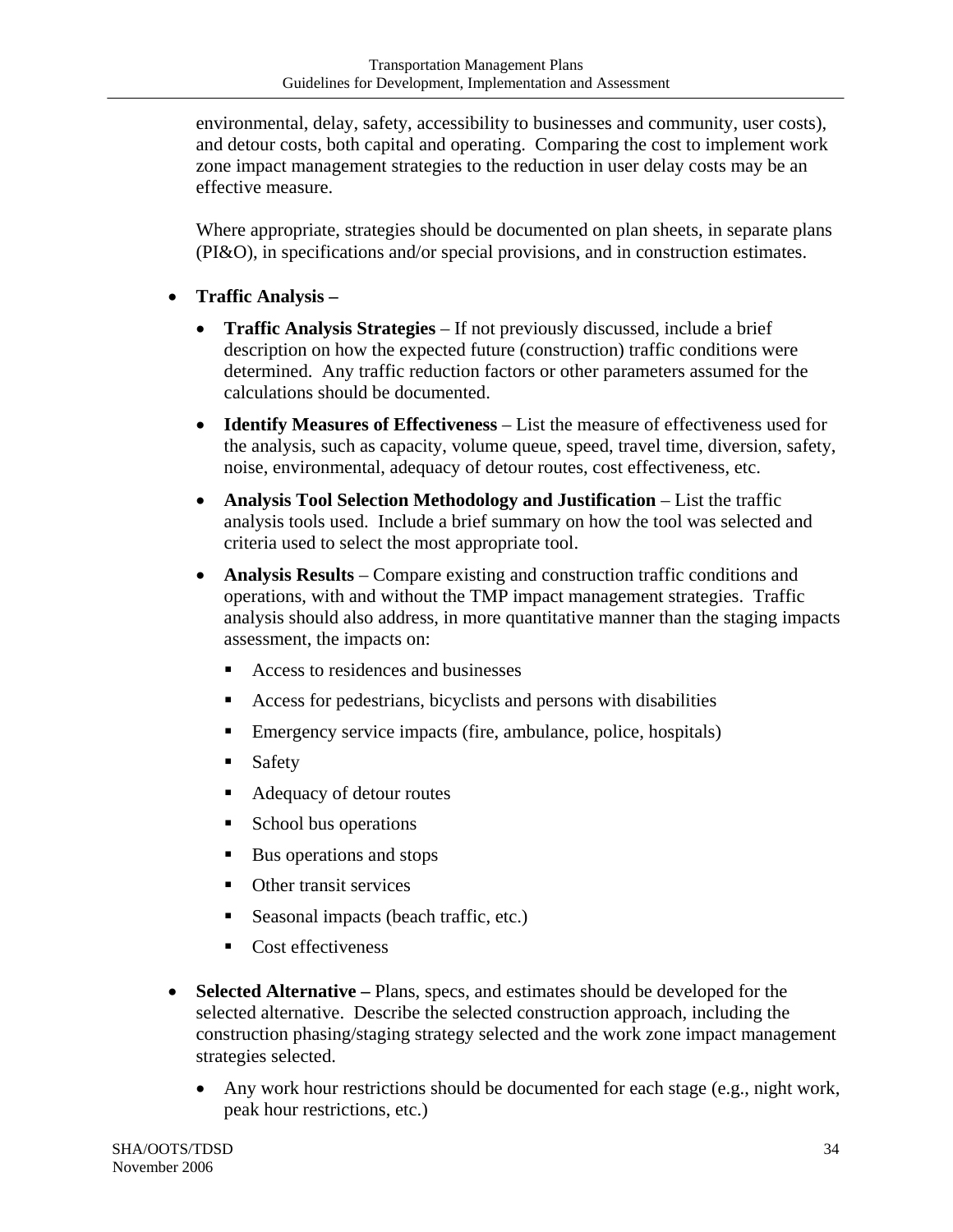- The following documents will be developed while the TMP is being prepared and should be referenced in the TMP:
	- **Construction phasing/staging plans Provide the construction** approach/phasing/staging strategy on plan sheets.
	- Temporary Traffic Control Plans (TCPs) Provide detailed TCPs for each stage and phase of construction. Work zone impact management strategies should be documented on plan sheets where possible (e.g. geometric improvements, control devices, etc.). If not on the plans, strategies should be listed with text describing any restrictions, usage (duration, stage/phase, etc), or other considerations in the contract documents (possibly in a special provision).
	- Detour Plans (if required)
	- Temporary Traffic Signal Plans, including any timing modifications (if required)
	- **Temporary Lighting Plans (if required)**
	- Public Information and Outreach Plan (refer to section 4.8)
	- Necessary Special Provisions covering TMP elements

#### **4.7. TMP MONITORING/EVALUATION CRITERIA**

Develop project specific criteria and methods for measuring and evaluating the TMP and determine how it will be modified if improvements are needed.

- **Monitoring Requirements** Monitoring requirements for the TMP should be included in the TMP and be made part of the contract documents. The evaluation should consider both the performance of individual TMP strategies as well as overall performance of the work zone and work zone impact area. This may include, but is not limited to:
	- Verification of work zone set-up
	- Identification and process for monitoring TMP performance (e.g. volume counts, queue length, crashes, complaints and feedback, surveys, etc.)
	- Tracking TMP implementation costs and comparing them to the budgeted costs
	- Approach for corrective action when TMP performance requirements are not met
	- Submission of revised/alternative TMPs and the approval process
	- Person(s) responsible for each component of the TMP monitoring
- **Evaluation Report for the TMP** The TMP should include reference to the development of an evaluation report upon completion of construction to document lessons learned and provide recommendations on how to improve the TMP process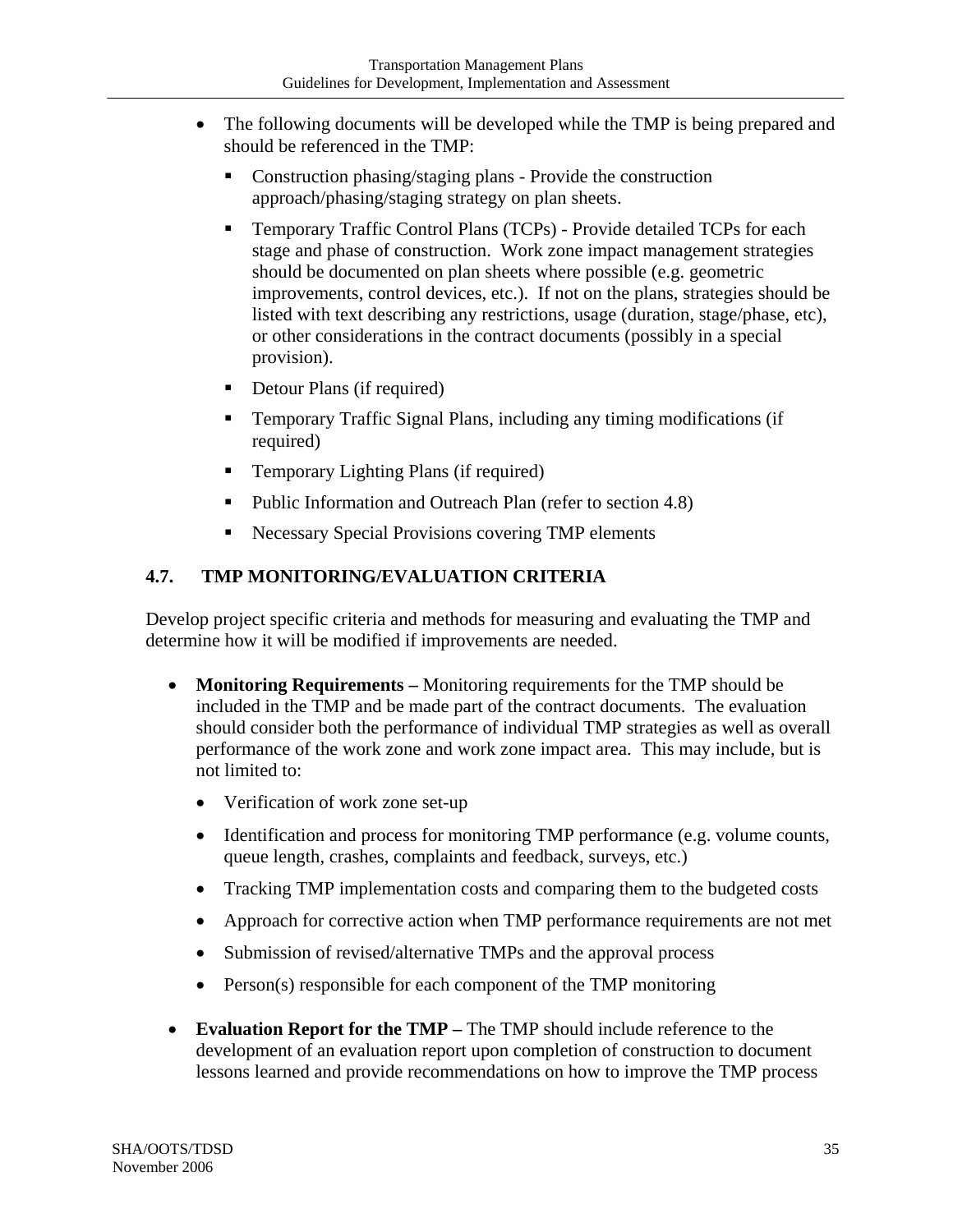and/or modify guidelines. The TMP document should specify the person(s) responsible for completing the Evaluation Report.

#### **4.8. PUBLIC INFORMATION AND OUTREACH PLAN**

The public information and outreach plan serves two main purposes. It informs the public about the overall purpose of the project to generate and maintain public support. And, it encourages changes in travel behavior during the project to minimize congestion. Public awareness and motorist information strategies should be included in the public information and outreach plan. Separate documentation for public information and outreach efforts may be required by the Office of Communications. Refer to Appendix H for information on how to develop public information and outreach plans as part of the TMP effort.

#### **4.9. INCIDENT MANAGEMENT**

Incident management is a planned and coordinated program that detects and removes incidents from the highway and restores traffic capacity as safely and quickly as possible. Emergency communications should be discussed at the pre-construction meeting. Important elements to discuss include:

- Roles and responsibilities of those who are involved in incident management
- Key contacts and their contact information
- Emergency and essential services contacts

#### **4.10. TMP IMPLEMENTATION COSTS**

Estimating the work zone management strategy implementation costs and including these costs within the overall project cost is critical as it may be difficult to obtain additional funding at a later time. The earlier TMP costs get in the budget, the more likely the underallocation of funds can be avoided. Where feasible, the cost estimates for the work zone impact management strategies should be itemized and documented in the TMP, with cost responsibilities, opportunities for sharing or coordinating with other projects, and funding sources specified. TMP components can be funded as part of the construction contract and/or in separate agreements.

#### **4.11. SPECIAL CONSIDERATIONS**

Any special considerations related to the TMP that have not been included in a previous section should be identified here. This may include reiterating special provisions, highlighting considerations that may need to be included in contracting documents, identifying work zone management strategies that require implementation prior to construction, etc.